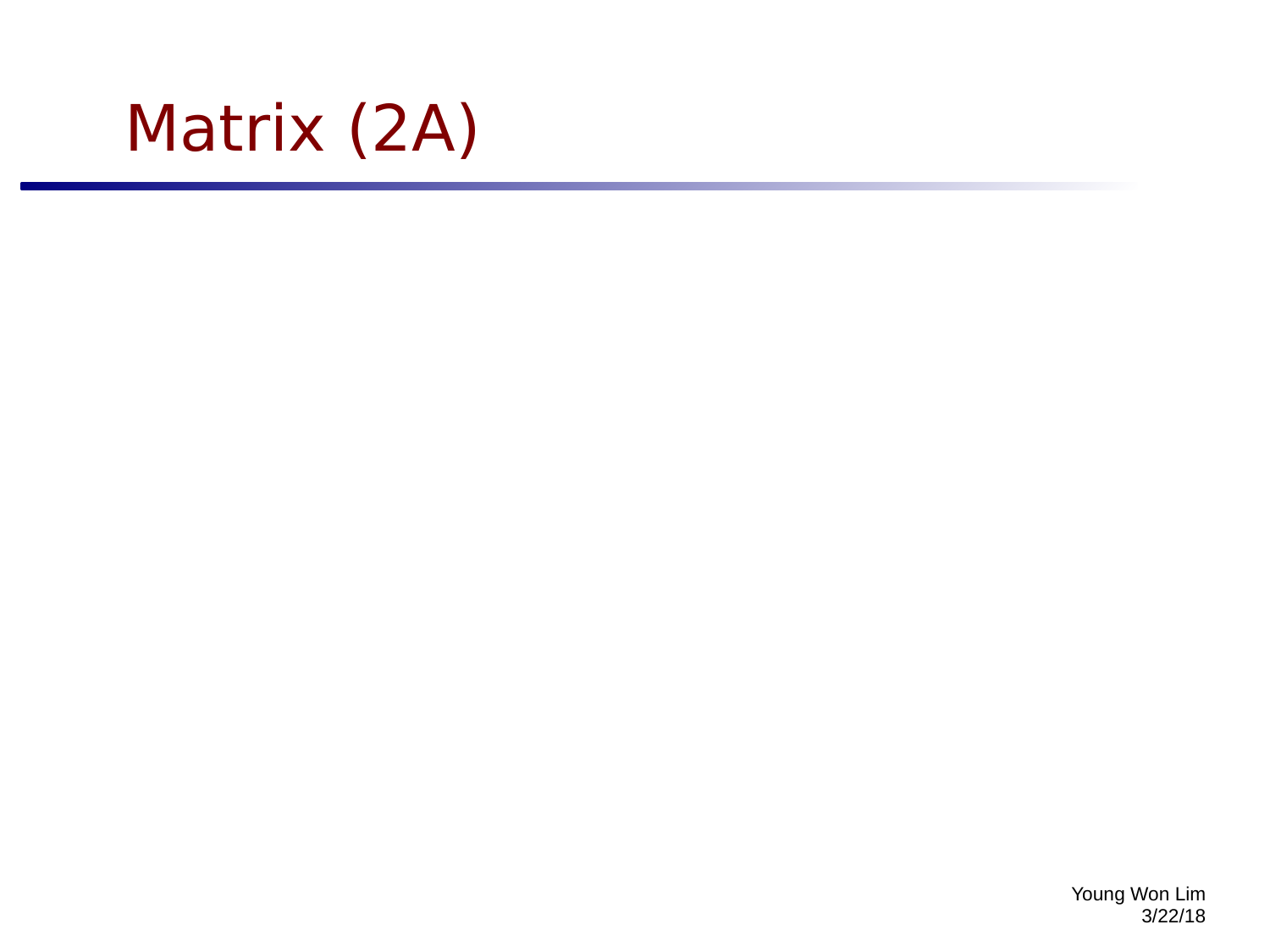Copyright (c) 2015 - 2018 Young W. Lim.

 Permission is granted to copy, distribute and/or modify this document under the terms of the GNU Free Documentation License, Version 1.2 or any later version published by the Free Software Foundation; with no Invariant Sections, no Front-Cover Texts, and no Back-Cover Texts. A copy of the license is included in the section entitled "GNU Free Documentation License".

Please send corrections (or suggestions) to [youngwlim@hotmail.com](mailto:youngwlim@hotmail.com).

This document was produced by using LibreOffice and Octave.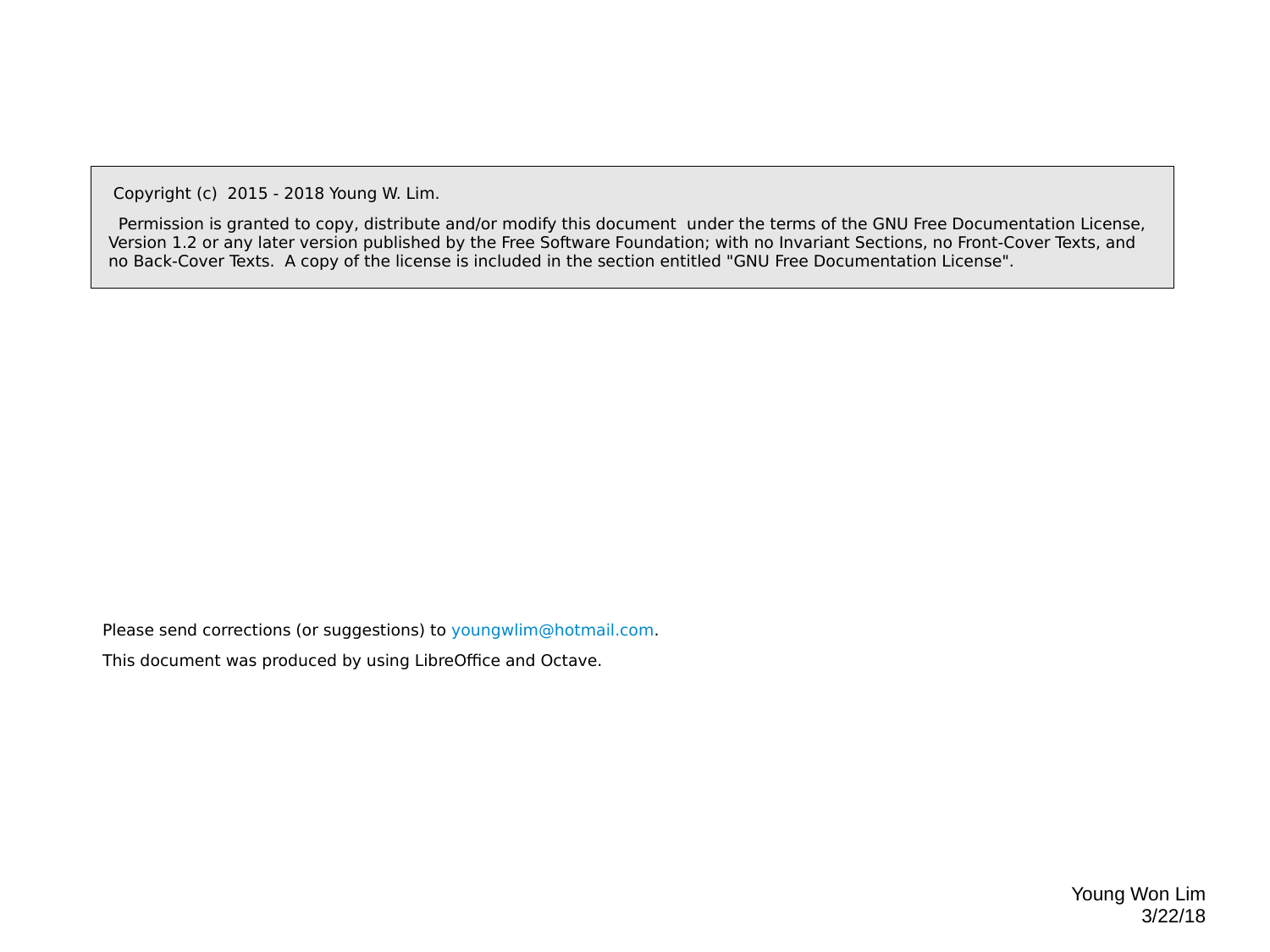| <b>Name</b>             | <b>Size</b>  | <b>Example</b>                            | <b>Description</b>                                                                                                                                                                     |  |  |  |  |
|-------------------------|--------------|-------------------------------------------|----------------------------------------------------------------------------------------------------------------------------------------------------------------------------------------|--|--|--|--|
| <b>Row</b><br>vector    | $1 \times n$ | $\begin{bmatrix} 3 & 7 & 2 \end{bmatrix}$ | A matrix with one row, sometimes used to represent a vector                                                                                                                            |  |  |  |  |
| Column<br>vector        | $n \times 1$ | 4<br>8                                    | A matrix with one column, sometimes used to represent a vector                                                                                                                         |  |  |  |  |
| <b>Square</b><br>matrix | $n \times n$ | 13<br>9                                   | A matrix with the same number of rows and columns, sometimes<br>used to represent a linear transformation from a vector space to<br>itself, such as reflection, rotation, or shearing. |  |  |  |  |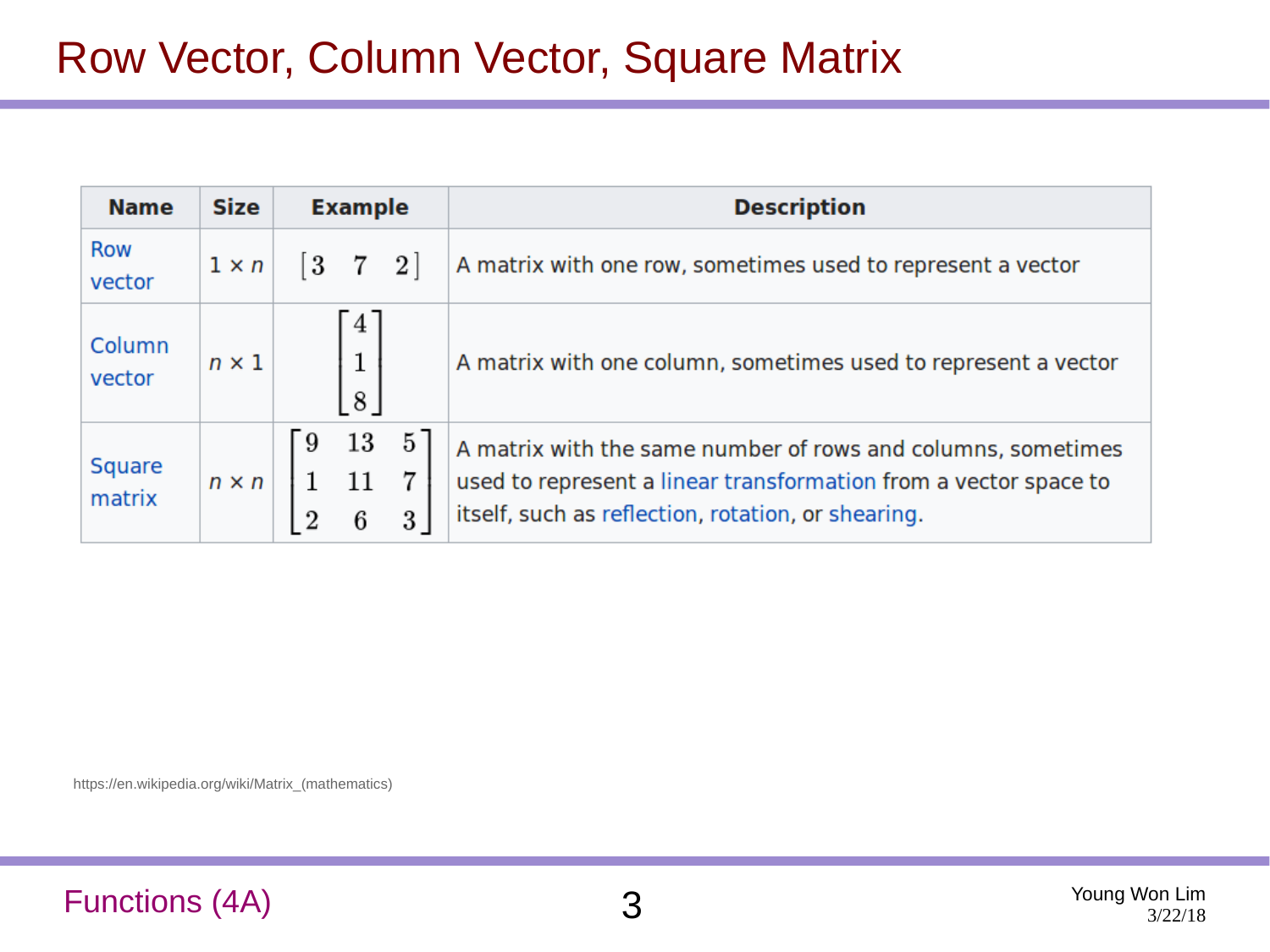$$
\mathbf{A} = \begin{bmatrix} a_{11} & a_{12} & \cdots & a_{1n} \\ a_{21} & a_{22} & \cdots & a_{2n} \\ \vdots & \vdots & \ddots & \vdots \\ a_{m1} & a_{m2} & \cdots & a_{mn} \end{bmatrix} = \begin{pmatrix} a_{11} & a_{12} & \cdots & a_{1n} \\ a_{21} & a_{22} & \cdots & a_{2n} \\ \vdots & \vdots & \ddots & \vdots \\ a_{m1} & a_{m2} & \cdots & a_{mn} \end{pmatrix} = (a_{ij}) \in \mathbb{R}^{m \times n}.
$$

$$
\mathbf{A} = \begin{bmatrix} 0 & -1 & -2 & -3 \\ 1 & 0 & -1 & -2 \\ 2 & 1 & 0 & -1 \end{bmatrix} \qquad \qquad a_{i,j} = f(i,j).
$$

https://en.wikipedia.org/wiki/Matrix\_(mathematics)

#### Functions (4A) 4

Young Won Lim 3/22/18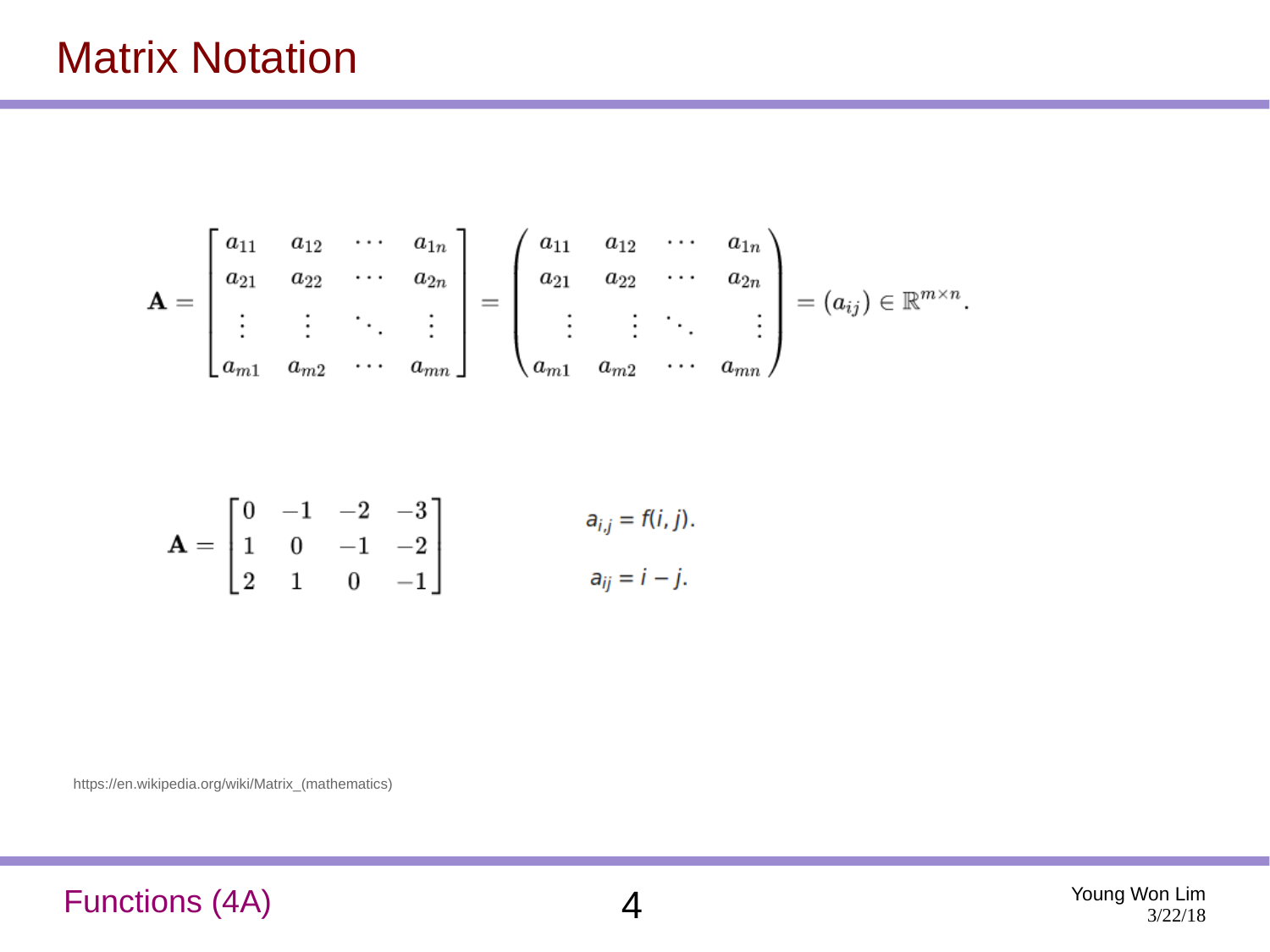### Matrix Addition

|  |          | The sum $A+B$ of two m-by-n                   |
|--|----------|-----------------------------------------------|
|  |          | matrices <b>A</b> and <b>B</b> is calculated  |
|  | Addition | entrywise:                                    |
|  |          | $(A + B)_{i,j} = A_{i,j} + B_{i,j}$ , where 1 |
|  |          | $\leq i \leq m$ and $1 \leq j \leq n$ .       |
|  |          |                                               |

$$
\begin{bmatrix} 1 & 3 & 1 \\ 1 & 0 & 0 \end{bmatrix} + \begin{bmatrix} 0 & 0 & 5 \\ 7 & 5 & 0 \end{bmatrix} = \begin{bmatrix} 1+0 & 3+0 & 1+5 \\ 1+7 & 0+5 & 0+0 \end{bmatrix} = \begin{bmatrix} 1 & 3 & 6 \\ 8 & 5 & 0 \end{bmatrix}
$$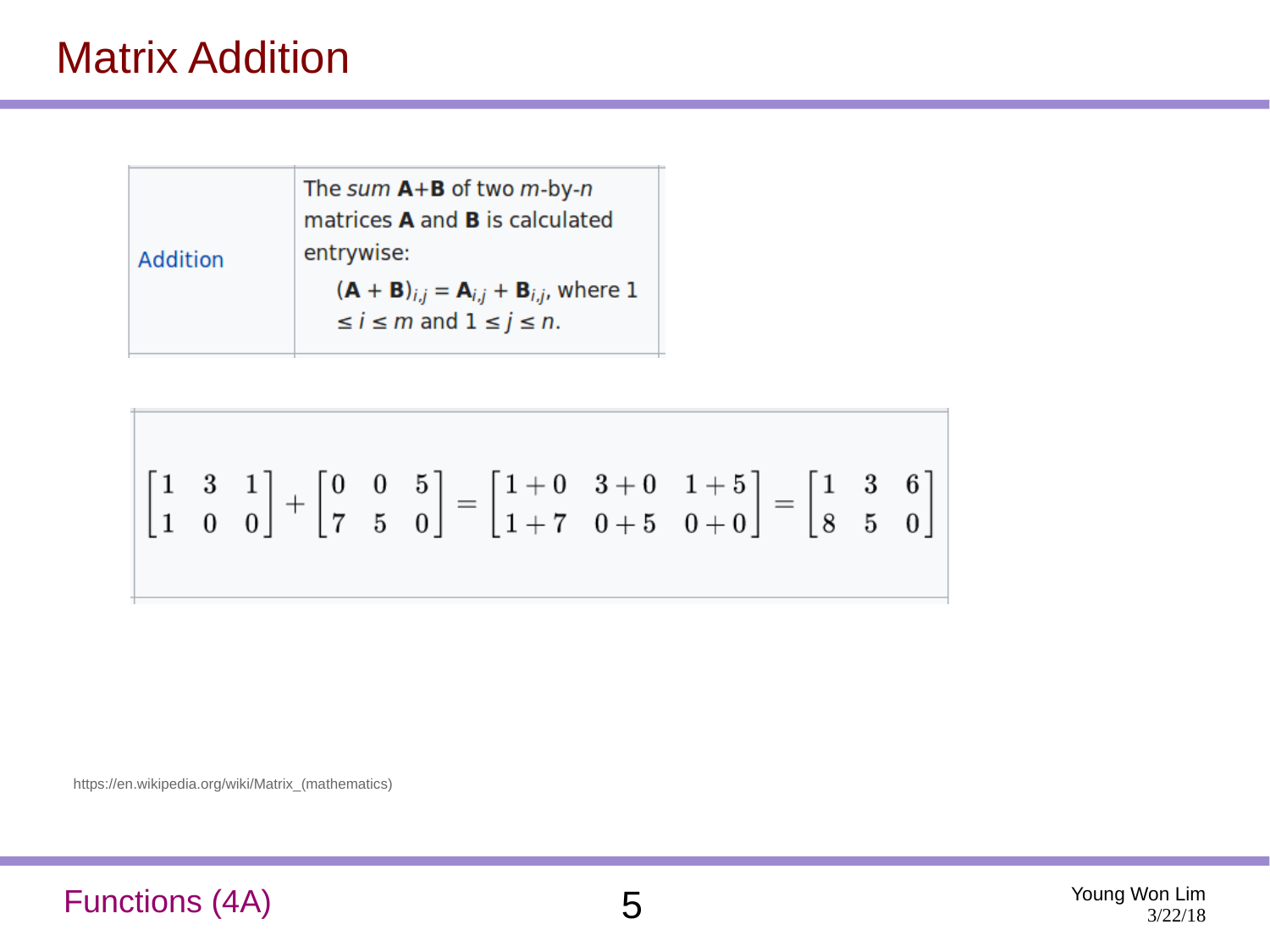### Scalar Multiplication

| <b>Scalar</b>  | The product $cA$ of a number $c$ (also called a scalar in the<br>parlance of abstract algebra) and a matrix A is computed<br>by multiplying every entry of $\bf{A}$ by $\bf{c}$ :<br>$(cA)_{i,j} = c \cdot A_{i,j}.$ |
|----------------|----------------------------------------------------------------------------------------------------------------------------------------------------------------------------------------------------------------------|
| multiplication | This operation is called scalar multiplication, but its result<br>is not named "scalar product" to avoid confusion, since<br>"scalar product" is sometimes used as a synonym for<br>"inner product".                 |

$$
2 \cdot \begin{bmatrix} 1 & 8 & -3 \\ 4 & -2 & 5 \end{bmatrix} = \begin{bmatrix} 2 \cdot 1 & 2 \cdot 8 & 2 \cdot -3 \\ 2 \cdot 4 & 2 \cdot -2 & 2 \cdot 5 \end{bmatrix} = \begin{bmatrix} 2 & 16 & -6 \\ 8 & -4 & 10 \end{bmatrix}
$$

https://en.wikipedia.org/wiki/Matrix\_(mathematics)

#### Functions (4A) 6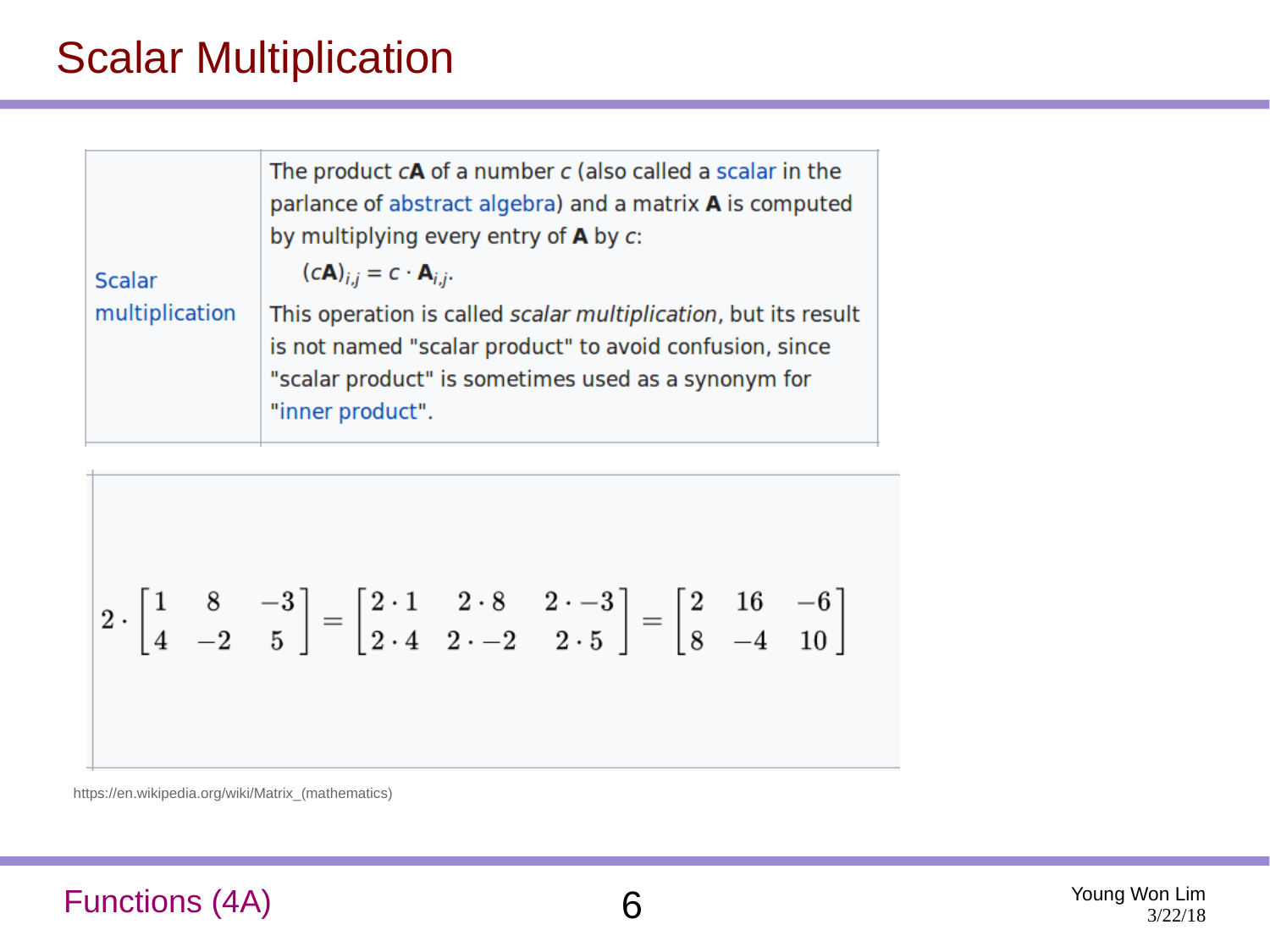### **Transposition**

| The <i>transpose</i> of an $m$ -by-n matrix <b>A</b> is the $n$ -by-m matrix<br>$AT$ (also denoted $Atr$ or <sup>t</sup> A) formed by turning rows into |
|---------------------------------------------------------------------------------------------------------------------------------------------------------|
| columns and vice versa:                                                                                                                                 |
| $({\bf A}^{T})_{i,i}={\bf A}_{i,i}.$                                                                                                                    |
|                                                                                                                                                         |

$$
\begin{bmatrix} 1 & 2 & 3 \ 0 & -6 & 7 \end{bmatrix}^{\mathrm{T}} = \begin{bmatrix} 1 & 0 \\ 2 & -6 \\ 3 & 7 \end{bmatrix}
$$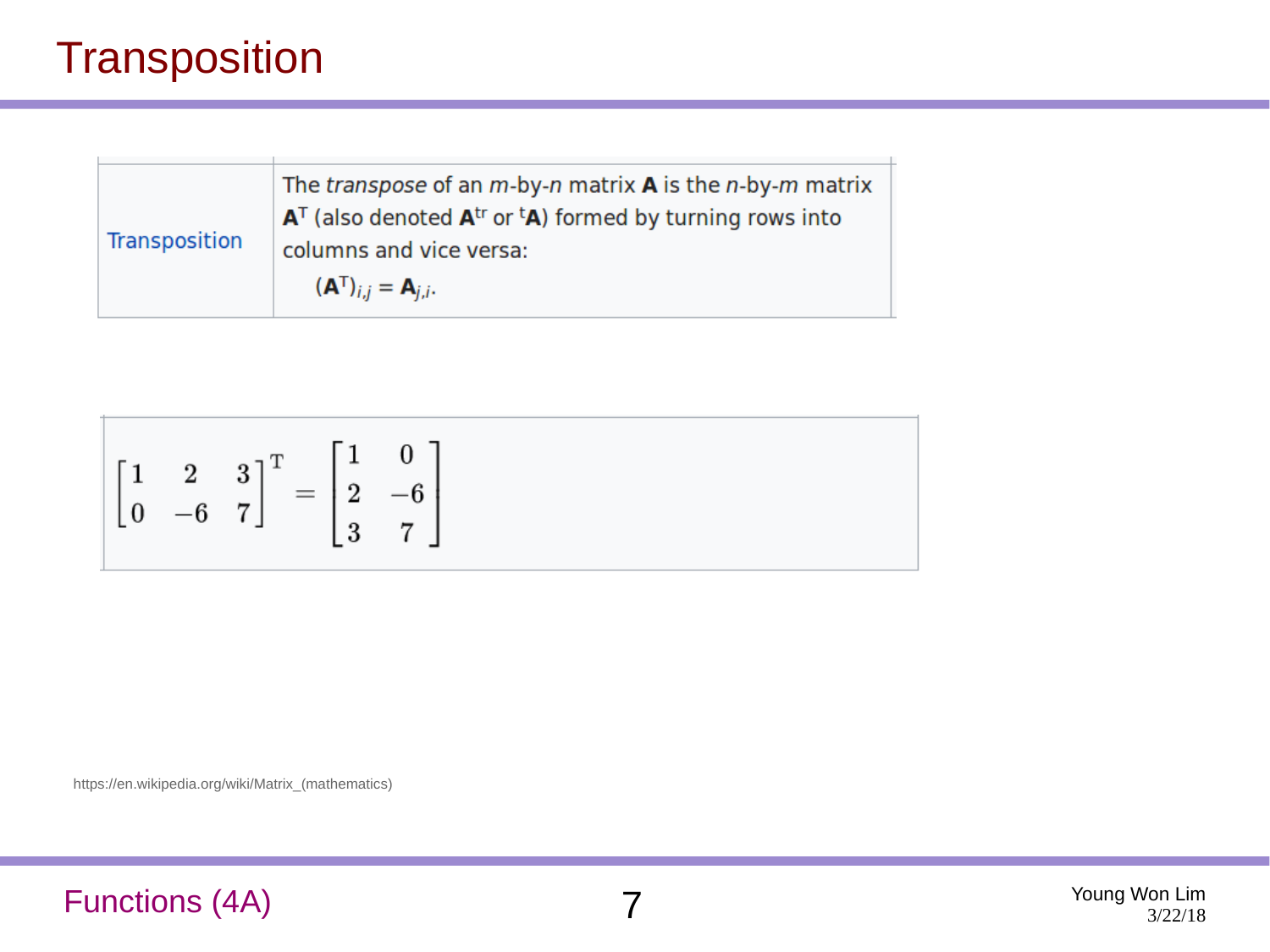### Matrix Multiplication

Multiplication of two matrices is defined if and only if the number of columns of the left matrix is the same as the number of rows of the right matrix. If A is an  $m$ -by-n matrix and **B** is an  $n$ -by-p matrix, then their matrix product **AB** is the m-by-p matrix whose entries are given by dot product of the corresponding row of A and the corresponding column of B:

$$
[\mathbf{A}\mathbf{B}]_{i,j}=A_{i,1}B_{1,j}+A_{i,2}B_{2,j}+\cdots+A_{i,n}B_{n,j}=\sum_{r=1}^nA_{i,r}B_{r,j}\text{,}
$$

where  $1 \le i \le m$  and  $1 \le j \le p$ . <sup>[13]</sup> For example, the underlined entry 2340 in the product is calculated as  $(2 \times 1000) + (3 \times 100) + (4 \times 10) = 2340$ :

$$
\begin{bmatrix} 2 & 3 & 4 \ 1 & 0 & 0 \end{bmatrix} \begin{bmatrix} 0 & \frac{1000}{1} \\ 1 & \frac{100}{10} \end{bmatrix} = \begin{bmatrix} 3 & \frac{2340}{1000} \end{bmatrix}.
$$



Schematic depiction of the க matrix product AB of two matrices **A** and **B**.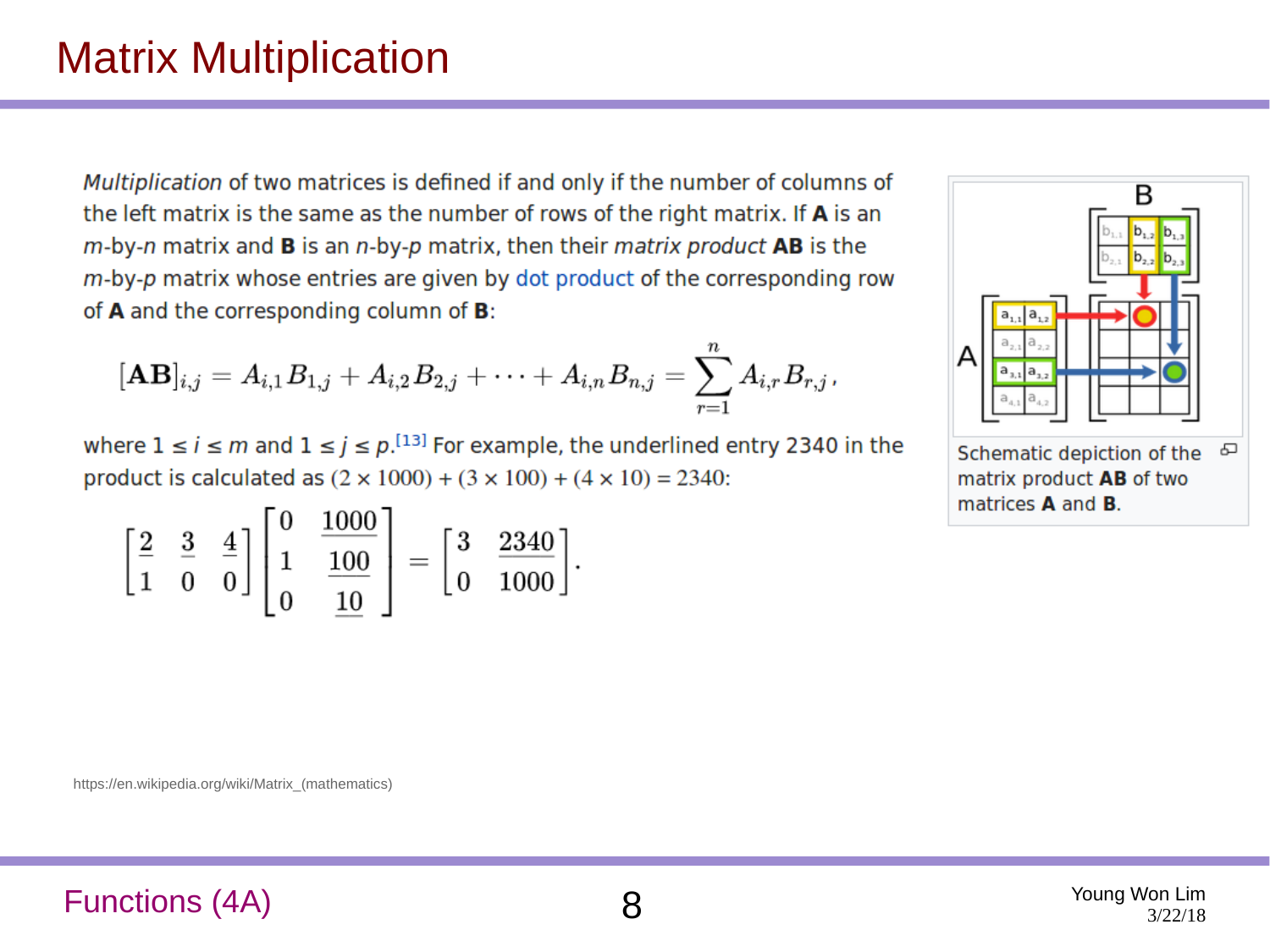### **Properties**

Matrix multiplication satisfies the rules (AB)C =  $A(BC)$  (associativity), and  $(A+B)C = AC+BC$  as well as  $C(A+B) = CA+CB$  (left and right distributivity), whenever the size of the matrices is such that the various products are defined.<sup>[14]</sup> The product  $AB$  may be defined without  $BA$  being defined, namely if **A** and **B** are m-by-n and n-by-k matrices, respectively, and  $m \neq k$ . Even if both products are defined, they need not be equal, that is, generally

#### $AB \neq BA$ .

that is, matrix multiplication is not commutative, in marked contrast to (rational, real, or complex) numbers whose product is independent of the order of the factors. An example of two matrices not commuting with each other is:

$$
\left[\begin{matrix}1&2\\3&4\end{matrix}\right]\left[\begin{matrix}0&1\\0&0\end{matrix}\right]=\left[\begin{matrix}0&1\\0&3\end{matrix}\right],
$$

whereas

|  |  |  | $\begin{bmatrix} 0 & 1 \\ 0 & 0 \end{bmatrix} \begin{bmatrix} 1 & 2 \\ 3 & 4 \end{bmatrix} = \begin{bmatrix} 3 & 4 \\ 0 & 0 \end{bmatrix}.$ |
|--|--|--|---------------------------------------------------------------------------------------------------------------------------------------------|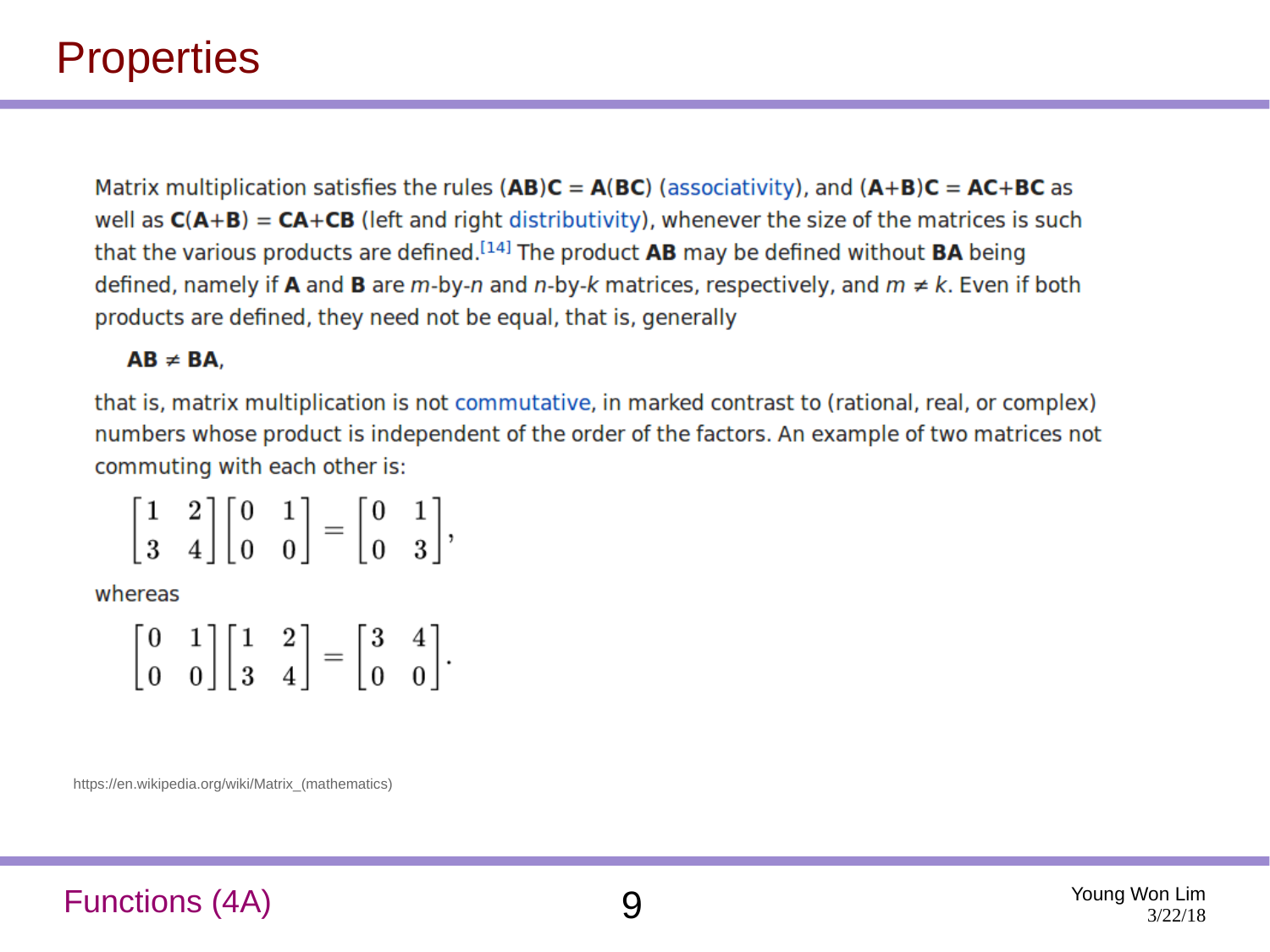| <b>Name</b>             | Example with $n = 3$ |          |                    |  |
|-------------------------|----------------------|----------|--------------------|--|
|                         | $a_{11}$             |          |                    |  |
| Diagonal matrix         | 0                    | $a_{22}$ |                    |  |
|                         |                      |          | $a_{33}$ .         |  |
|                         | $a_{11}$             |          |                    |  |
| Lower triangular matrix | $a_{21}$             | $a_{22}$ |                    |  |
|                         | $a_{31}$             | $a_{32}$ | $a_{33}$ $\rfloor$ |  |
|                         | $a_{11}$             | $a_{12}$ | $a_{13}$           |  |
| Upper triangular matrix |                      | $a_{22}$ | $a_{23}$           |  |
|                         |                      |          | $a_{33}$           |  |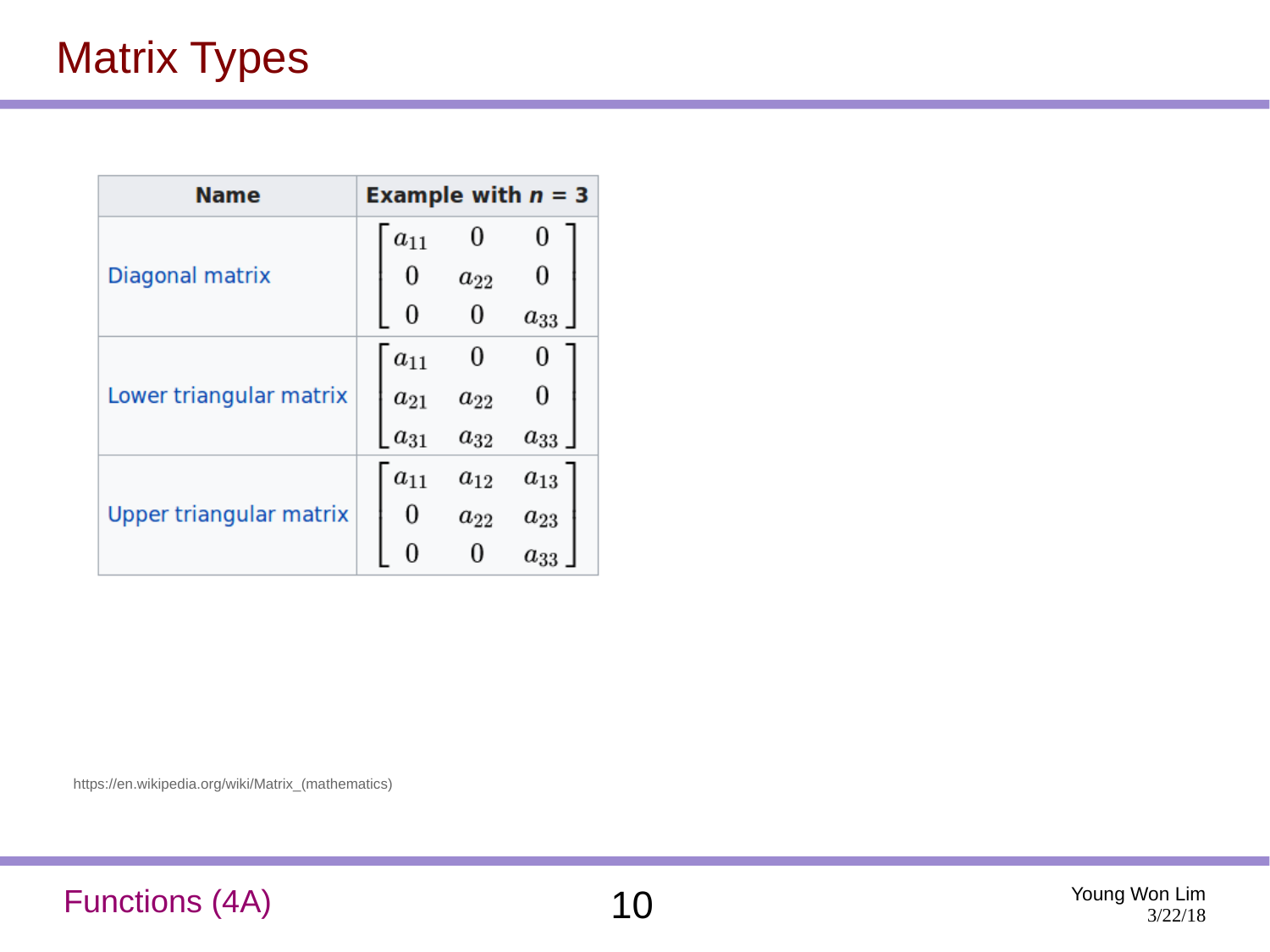#### Identity matrix [edit]

Main article: Identity matrix

The *identity matrix*  $I_n$  of size *n* is the *n*-by-*n* matrix in which all the elements on the main diagonal are equal to 1 and all other elements are equal to 0, for example,

$$
I_1=[\,1\,],\ I_2=\begin{bmatrix}1 & 0 \\ 0 & 1\end{bmatrix},\ \cdots,\ I_n=\begin{bmatrix}1 & 0 & \cdots & 0 \\ 0 & 1 & \cdots & 0 \\ \vdots & \vdots & \ddots & \vdots \\ 0 & 0 & \cdots & 1\end{bmatrix}
$$

It is a square matrix of order n, and also a special kind of diagonal matrix. It is called an identity matrix because multiplication with it leaves a matrix unchanged:

 $AI_n = I_m A = A$  for any *m*-by-*n* matrix **A**.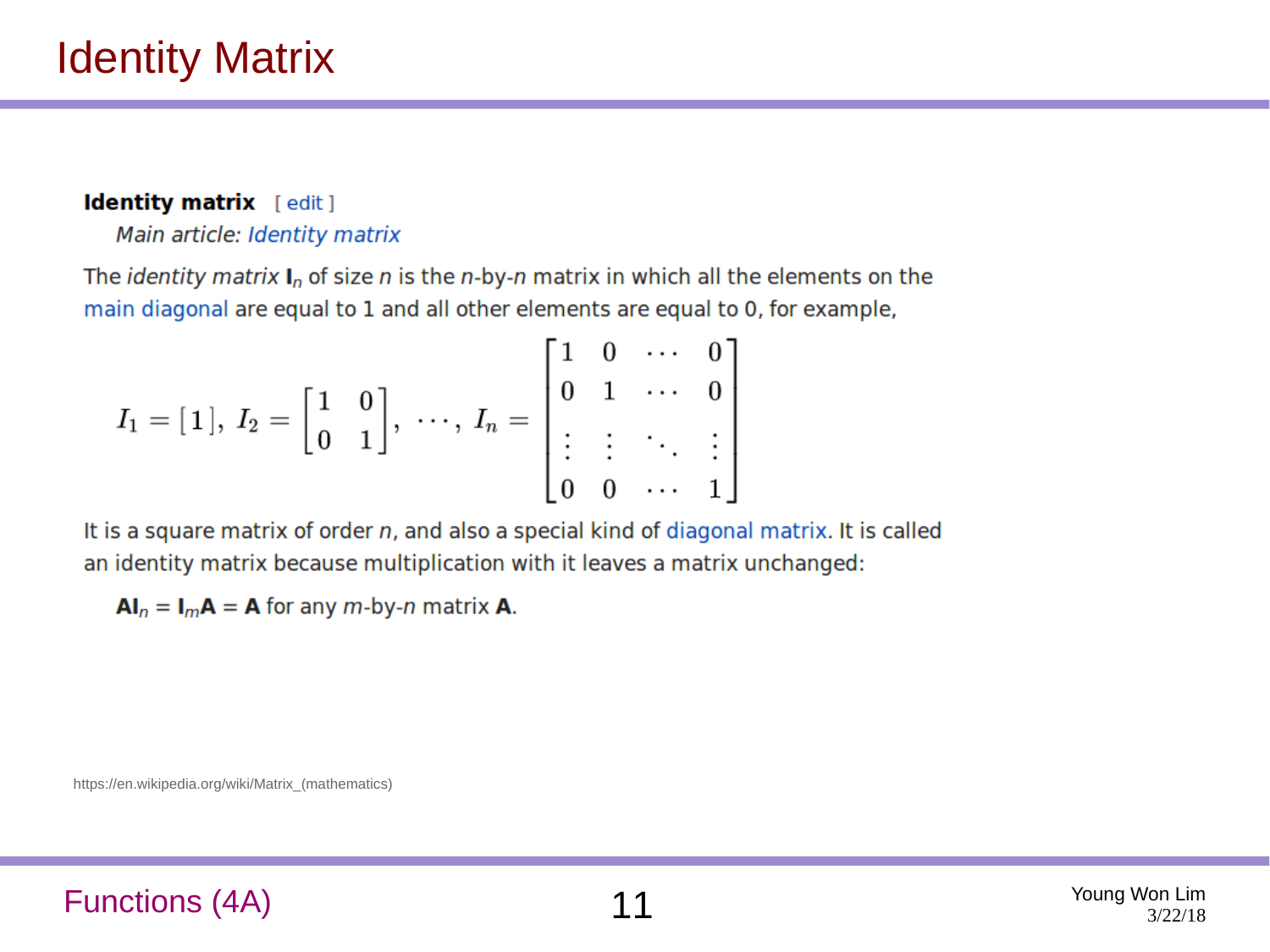#### In relation to its adjugate [edit]

The adjugate of a matrix  $A$  can be used to find the inverse of  $A$  as follows:

If A is an  $n \times n$  invertible matrix, then

$$
A^{-1} = \frac{1}{\det(A)} \operatorname{adj}(A).
$$

#### In relation to the identity matrix [edit]

It follows from the theory of matrices that if

#### $AB = I$

for finite square matrices A and B, then also

 $BA = I<sup>[1]</sup>$ 

https://en.wikipedia.org/wiki/Invertible\_matrix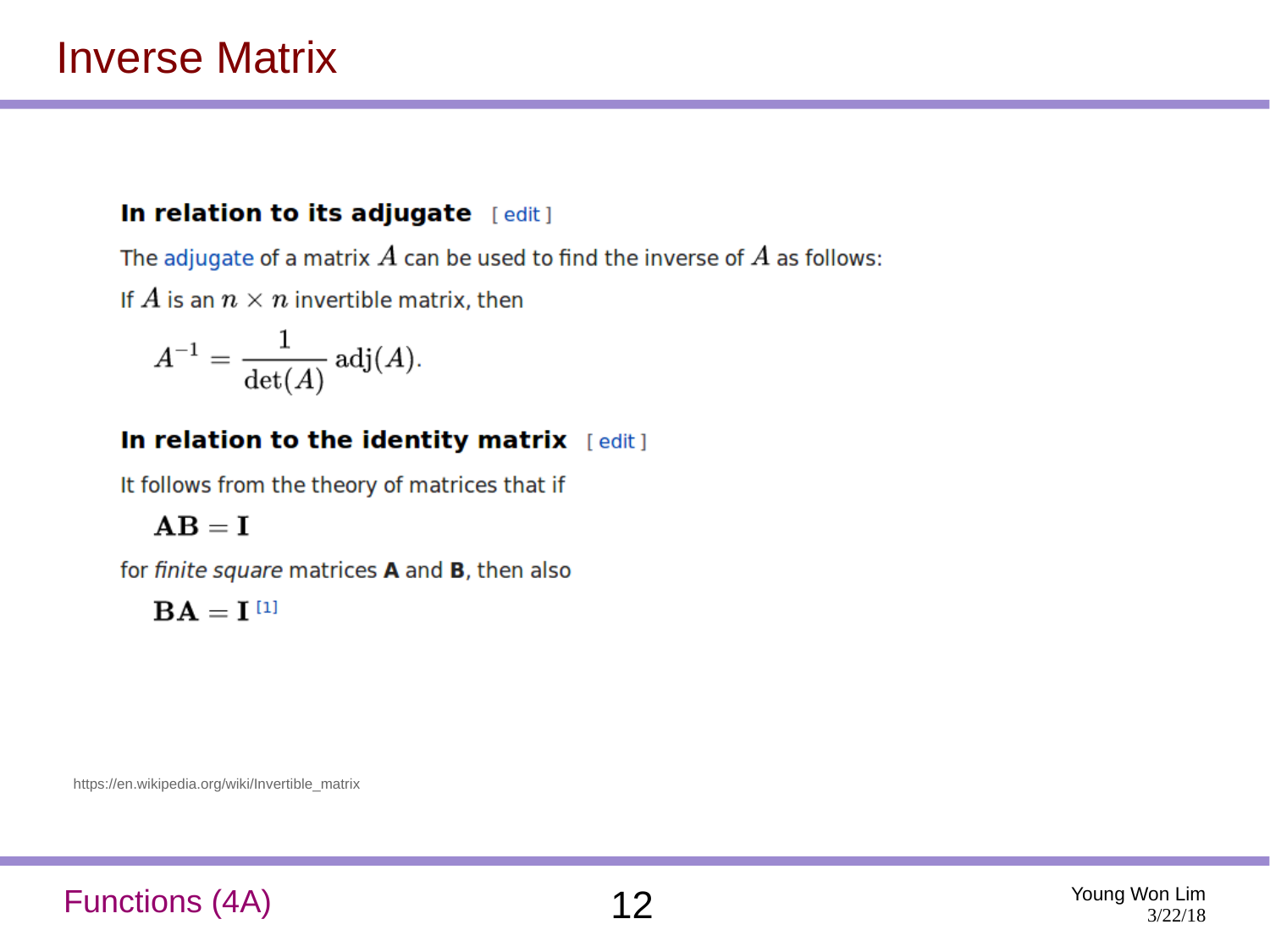Consider the following 2-by-2 matrix:

$$
\mathbf{A} = \begin{pmatrix} -1 & \frac{3}{2} \\ 1 & -1 \end{pmatrix}.
$$

The matrix  $\bf A$  is invertible. To check this, one can compute that  $\det{\bf A}=-1/2$ , which is non-zero.

As an example of a non-invertible, or singular, matrix, consider the matrix

$$
\mathbf{B} = \begin{pmatrix} -1 & \frac{3}{2} \\ \frac{2}{3} & -1 \end{pmatrix}.
$$

The determinant of  $\bf{B}$  is 0, which is a necessary and sufficient condition for a matrix to be non-invertible.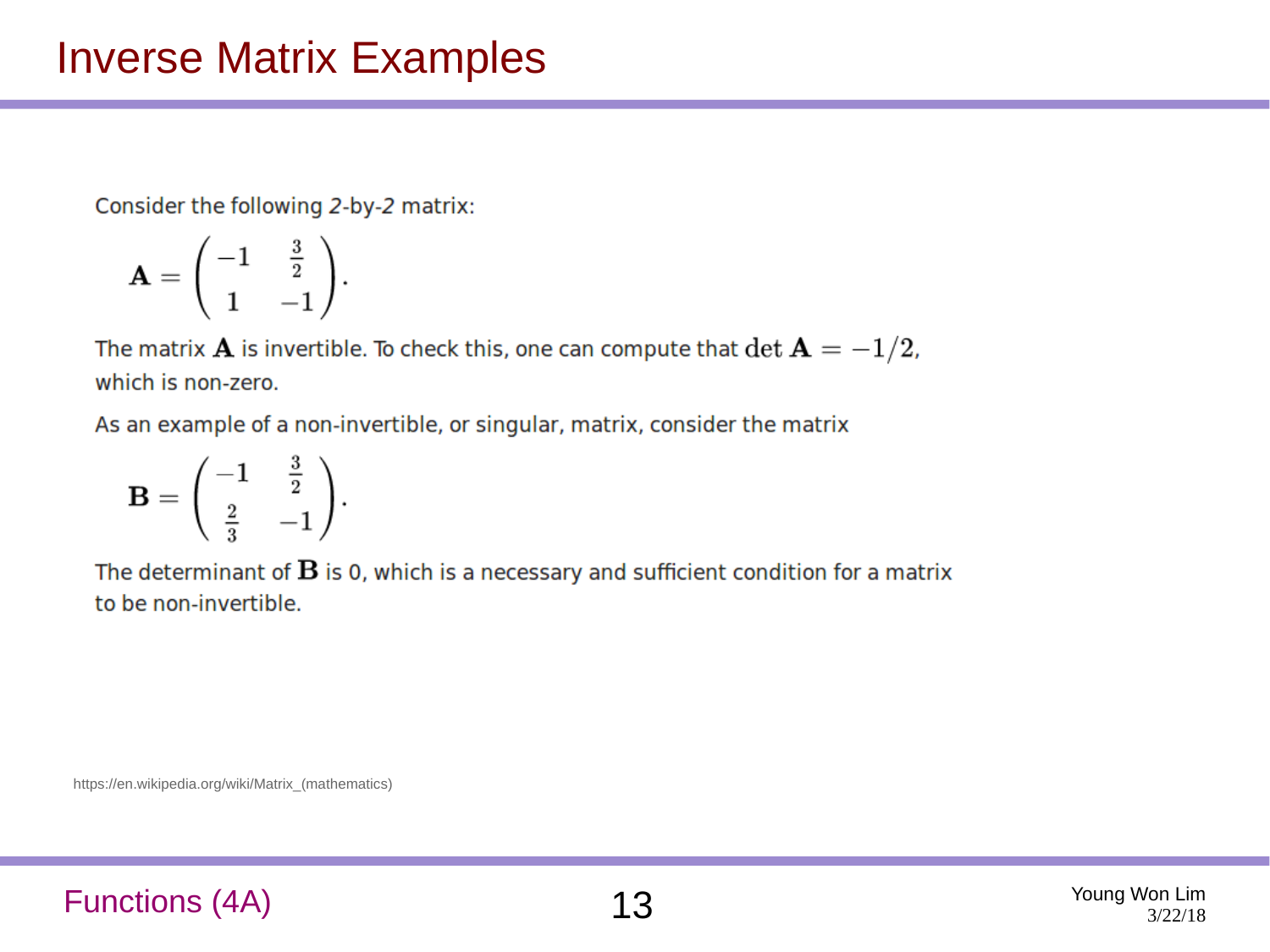## Solving Linear Equations

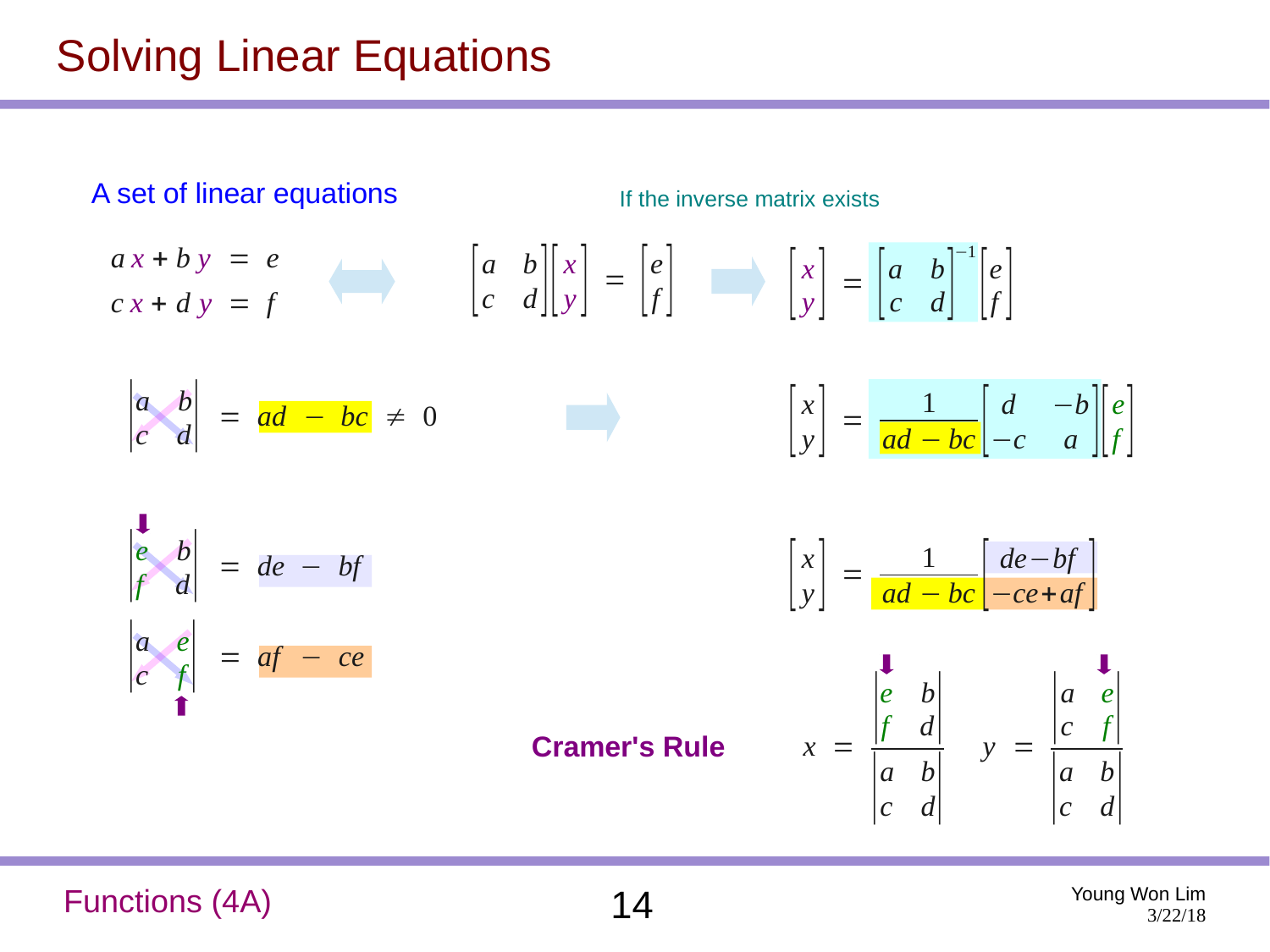# Rule of Sarrus (1)



#### **Determinant (3A)** 15 Young Won Lim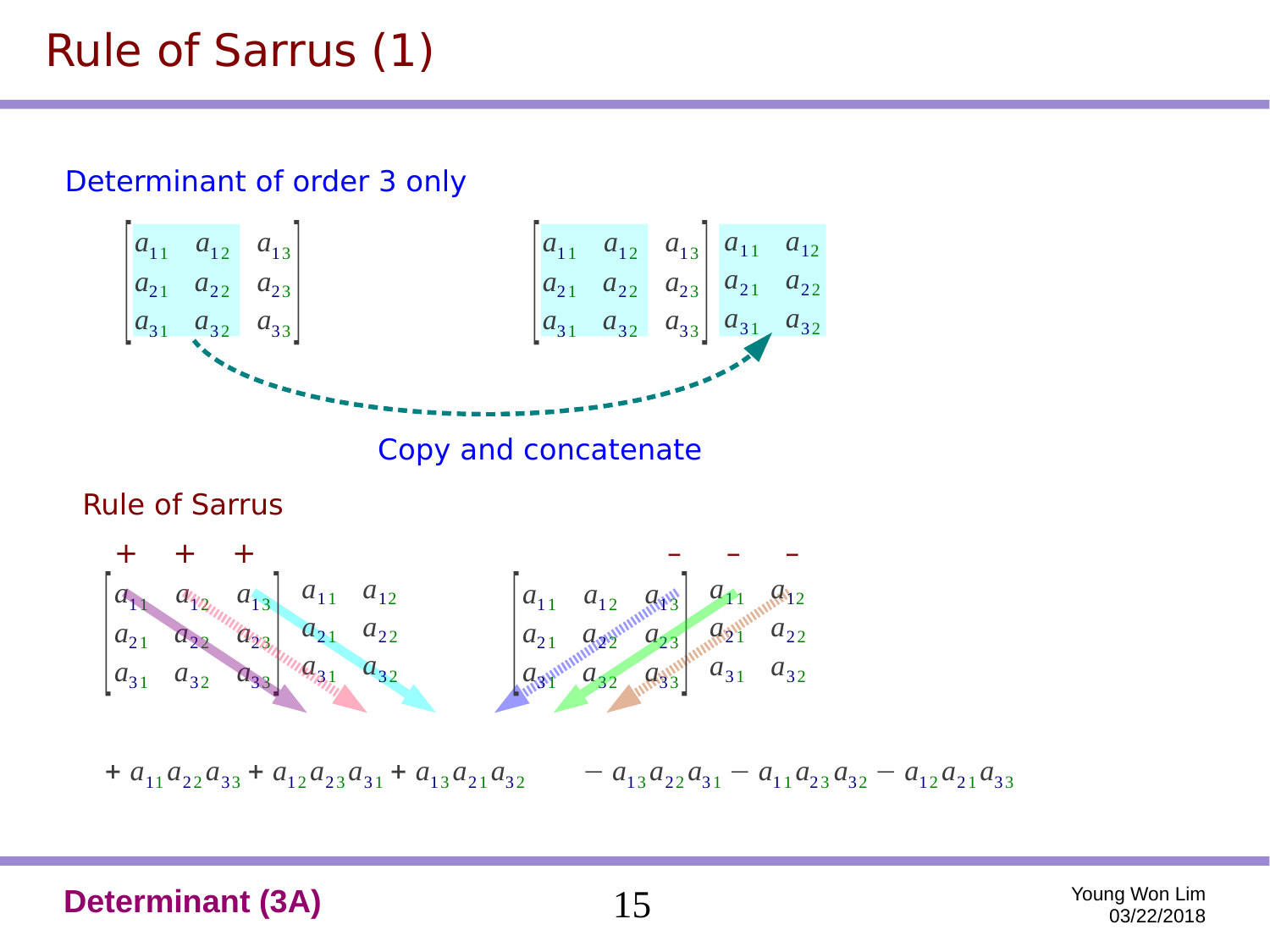# Linear Equations

(Eq 1)

\n
$$
a_{11} x_1 + a_{12} x_2 + \cdots + a_{1n} x_n = b_1
$$
\n(Eq 2)

\n
$$
a_{21} x_1 + a_{22} x_2 + \cdots + a_{2n} x_n = b_2
$$
\n
$$
\vdots \qquad \vdots
$$
\n(Eq 3)

\n
$$
a_{n1} x_1 + a_{n2} x_2 + \cdots + a_{nn} x_n = b_n
$$
\n
$$
a_{n1} a_{12} \cdots a_{1n}
$$
\n
$$
a_{21} a_{22} \cdots a_{2n}
$$
\n
$$
\vdots \qquad \vdots \qquad \vdots
$$
\n
$$
a_{n1} a_{n2} \cdots a_{nn}
$$
\n
$$
a_{nn}
$$
\n
$$
a_{nn}
$$
\n
$$
a_{nn}
$$
\n
$$
a_{nn}
$$
\n
$$
a_{nn}
$$
\n
$$
a_{nn}
$$
\n
$$
a_{nn}
$$
\n
$$
a_{nn}
$$
\n
$$
a_{nn}
$$
\n
$$
a_{nn}
$$
\n
$$
a_{nn}
$$
\n
$$
a_{nn}
$$
\n
$$
a_{nn}
$$
\n
$$
a_{nn}
$$
\n
$$
a_{nn}
$$

 $A x = b$ 

**Determinant (3A)** 16 Young Won Lim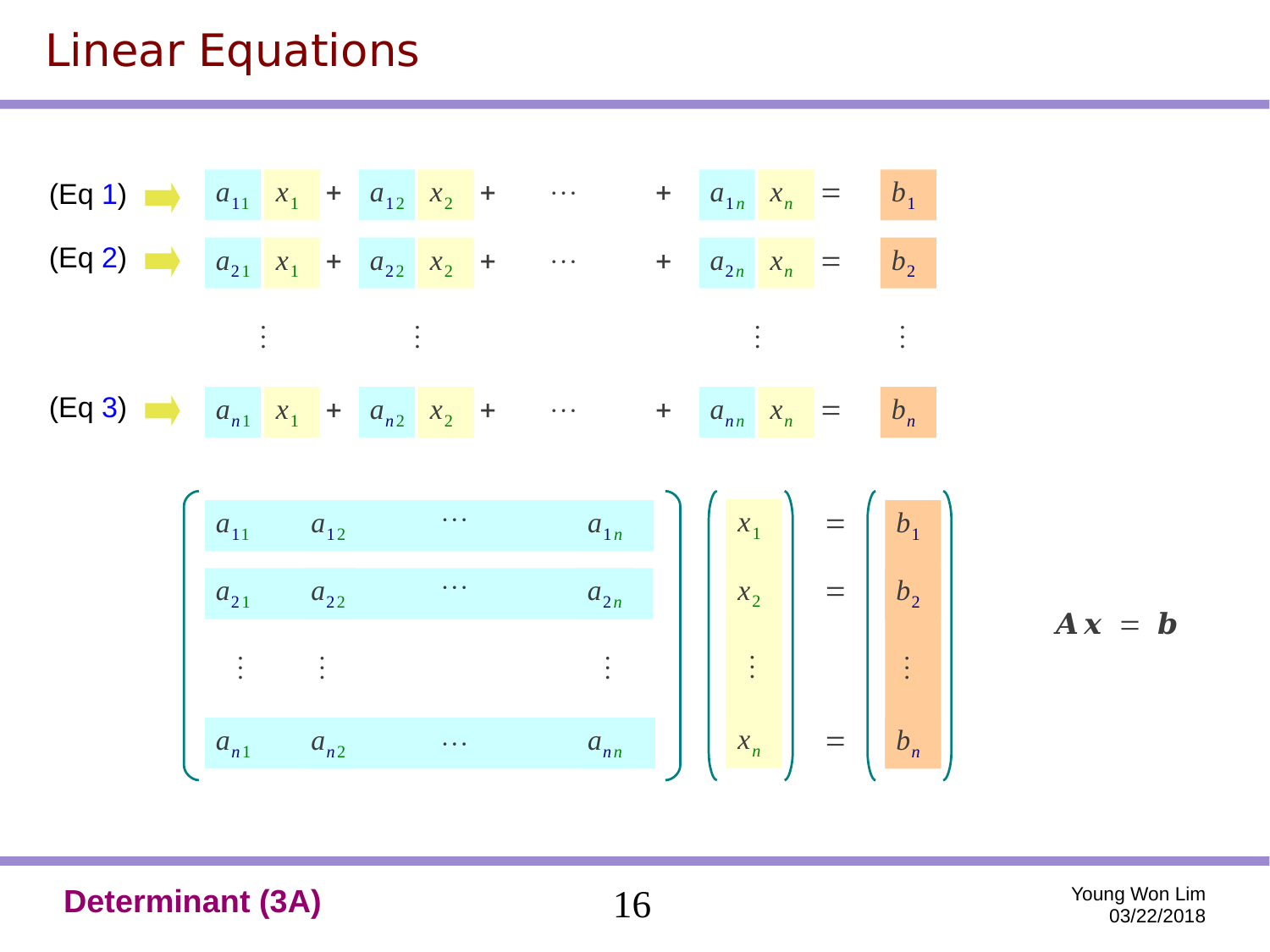# Cramer's Rule (1) – solutions

 $a_{11}$   $a_{12}$   $a_{1n}$  $a_{21}$   $a_{22}$   $a_{2n}$  $a_{n1}$   $a_{n2}$   $\cdots$   $a_{nn}$  $\frac{1}{2}$  ,  $\frac{1}{2}$  ,  $\frac{1}{2}$  ,  $\frac{1}{2}$  ,  $\frac{1}{2}$  ,  $\frac{1}{2}$  ,  $\frac{1}{2}$  ,  $\frac{1}{2}$  ,  $\frac{1}{2}$  ,  $\frac{1}{2}$  ,  $\frac{1}{2}$  ,  $\frac{1}{2}$  ,  $\frac{1}{2}$  ,  $\frac{1}{2}$  ,  $\frac{1}{2}$  ,  $\frac{1}{2}$  ,  $\frac{1}{2}$  ,  $\frac{1}{2}$  ,  $\frac{1$ … … … *x*1 *x*2 *xn*  $\ddot{\cdot}$  $=$   $\begin{array}{|c|c|}$   $b_1$  $=$   $\begin{array}{|c|c|}$   $b_2$  $=$   $\begin{array}{|c|c|}$   $b_n$  $b_1$ <br> $b_2$ <br> $\vdots$ *A*  $b_1$   $a_{12}$   $a_{1n}$  $b_2$   $a_{22}$  <sup>...</sup>  $a_{2n}$  $\frac{1}{2}$   $\frac{1}{2}$   $\frac{1}{2}$   $\frac{1}{2}$   $\frac{1}{2}$   $\frac{1}{2}$   $\frac{1}{2}$   $\frac{1}{2}$   $\frac{1}{2}$   $\frac{1}{2}$   $\frac{1}{2}$   $\frac{1}{2}$   $\frac{1}{2}$   $\frac{1}{2}$   $\frac{1}{2}$   $\frac{1}{2}$   $\frac{1}{2}$   $\frac{1}{2}$   $\frac{1}{2}$   $\frac{1}{2}$   $\frac{1}{2}$   $\frac{1}{2}$  … …  $a_{11}$   $b_1$  $a_{1n}$  $a_{21}$   $b_2$  $a_{2n}$  $\frac{1}{2}$   $\frac{1}{2}$   $\frac{1}{2}$   $\frac{1}{2}$   $\frac{1}{2}$   $\frac{1}{2}$   $\frac{1}{2}$   $\frac{1}{2}$   $\frac{1}{2}$   $\frac{1}{2}$   $\frac{1}{2}$   $\frac{1}{2}$   $\frac{1}{2}$   $\frac{1}{2}$   $\frac{1}{2}$   $\frac{1}{2}$   $\frac{1}{2}$   $\frac{1}{2}$   $\frac{1}{2}$   $\frac{1}{2}$   $\frac{1}{2}$   $\frac{1}{2}$  … …  $b_1$  $b<sub>2</sub>$  $\ddot{\cdot}$  $b<sub>1</sub>$  $b<sub>2</sub>$  $\ddot{\cdot}$ *x b*  $A_1$   $A_2$   $A_n$ 

 $a_{n1}$   $b_n$ 

 $x_2 =$ 

*bn*

$$
\begin{bmatrix}\n & & A_n \\
a_{11} & a_{12} & \cdots & b_1 \\
a_{21} & a_{22} & \cdots & b_2 \\
\vdots & \vdots & & \vdots \\
a_{n1} & a_{n2} & \cdots & b_n\n\end{bmatrix}
$$

$$
x_n = \frac{det(\mathbf{A}_n)}{det(\mathbf{A})}
$$

#### **Determinant (3A)** 17 Young Won Lim

 $x_1 =$ 

 $b_n$   $a_{n2}$   $\cdots$   $a_{nn}$ 

*bn*

…

 $det$ 

 $\boldsymbol{det}(\boldsymbol{A}_1)$ 

*a<sup>n</sup> <sup>n</sup>*

)

 $\dots$ 

 $det(\mathbf{A}_2)$ 

*det* ( *A*)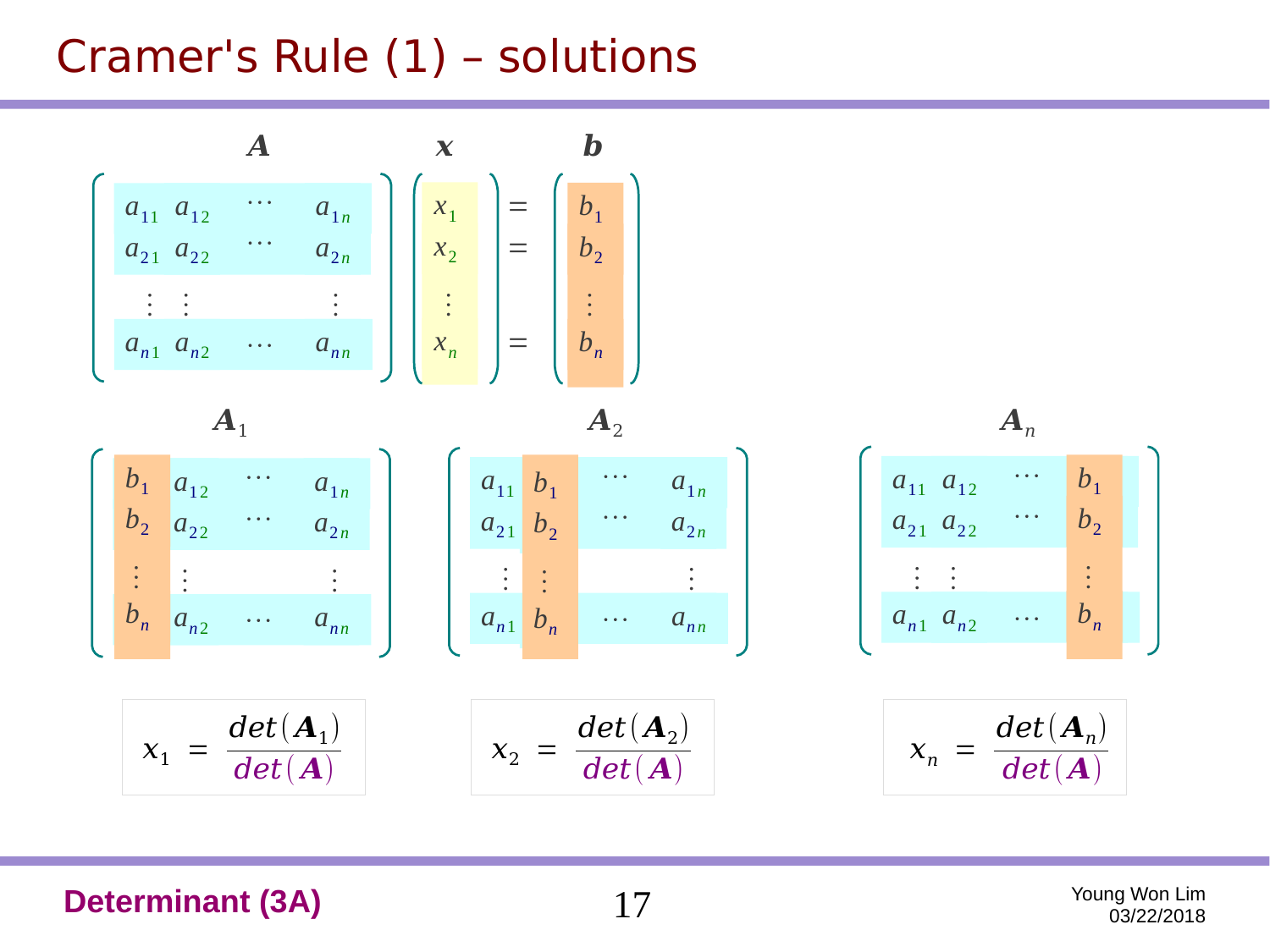# Gauss-Jordan Elimination





https://en.wikiversity.org/wiki/Linear\_Algebra\_in\_plain\_view

**Determinant (3A)** 18 Young Won Lim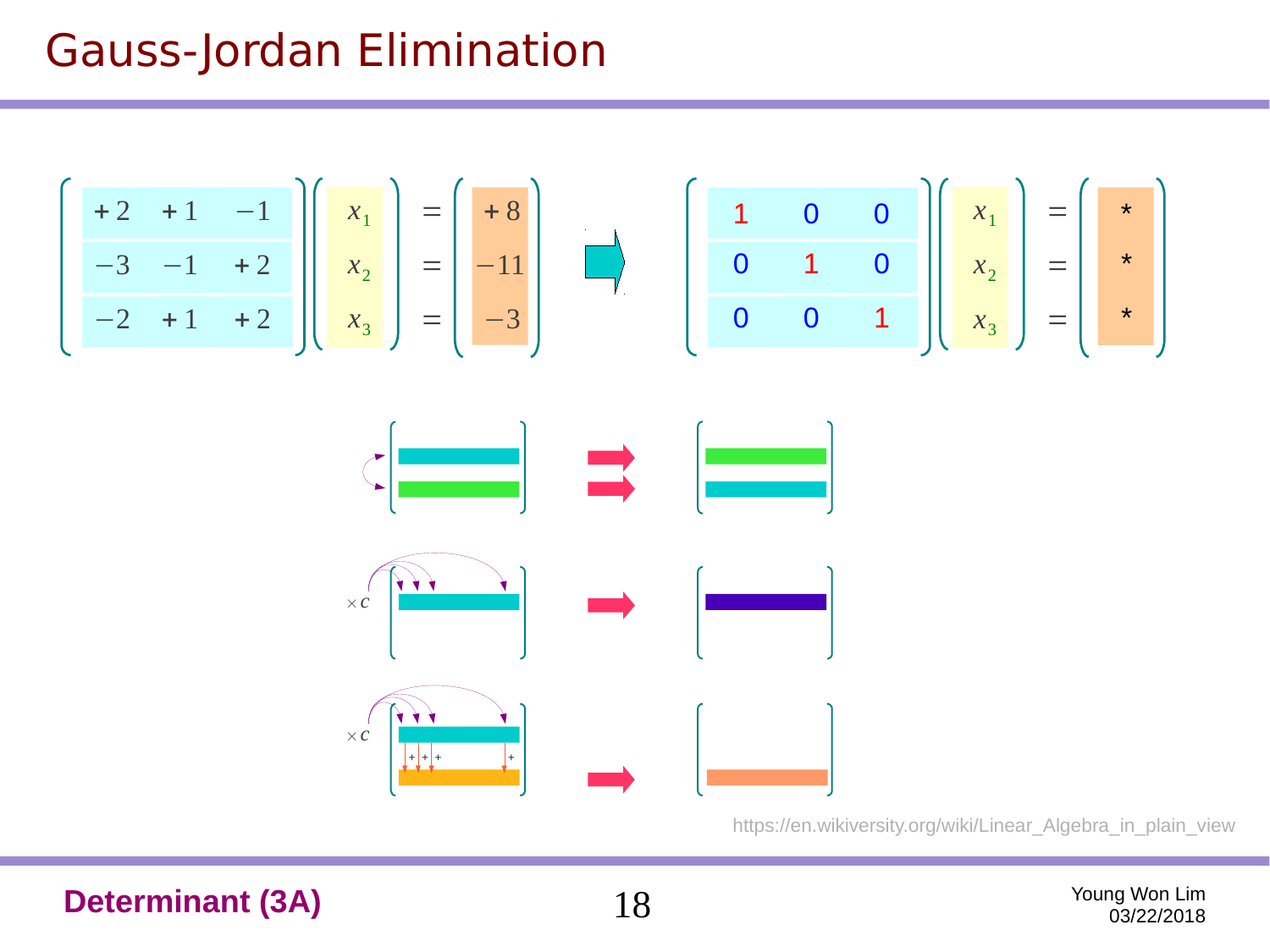$(L_{3})$ 

$$
+2x_1 + x_2 - x_3 = 8 \qquad (L_1)
$$
  

$$
-3x_1 - x_2 + 2x_3 = -11 \qquad (L_2)
$$

 $-2x_1 + x_2 + 2x_3 = -3$ 

$$
\left[\begin{array}{cccc} \left(\frac{1}{2}\right) & +1 & -1 & | & +8 \\ -3 & -1 & +2 & | & -11 \\ -2 & +1 & +2 & | & -3 \end{array}\right]
$$

+ 1  $x_1$  +  $\frac{1}{2}x_2 - \frac{1}{2}x_3 = 4$   $(\frac{1}{2} \times L_1)$  + 2/2 + 1/2 - 1/2 + 8/2  $\frac{1}{2}x_3 = 4$   $(\frac{1}{2} \times L_1)$ 

$$
+ 1x_1 + \frac{1}{2}x_2 - \frac{1}{2}x_3 = 4 \qquad (\frac{1}{2} \times L_1)
$$
  

$$
-3x_1 - x_2 + 2x_3 = -11 \qquad (L_2)
$$
  

$$
-2x_1 + x_2 + 2x_3 = -3 \qquad (L_3)
$$

$$
\begin{bmatrix} 41 & +1/2 & -1/2 & +4 \ -3 & -1 & +2 & -11 \ -2 & +1 & +2 & -3 \end{bmatrix}
$$

https://en.wikiversity.org/wiki/Linear\_Algebra\_in\_plain\_view

#### **Determinant (3A)** 19 Young Won Lim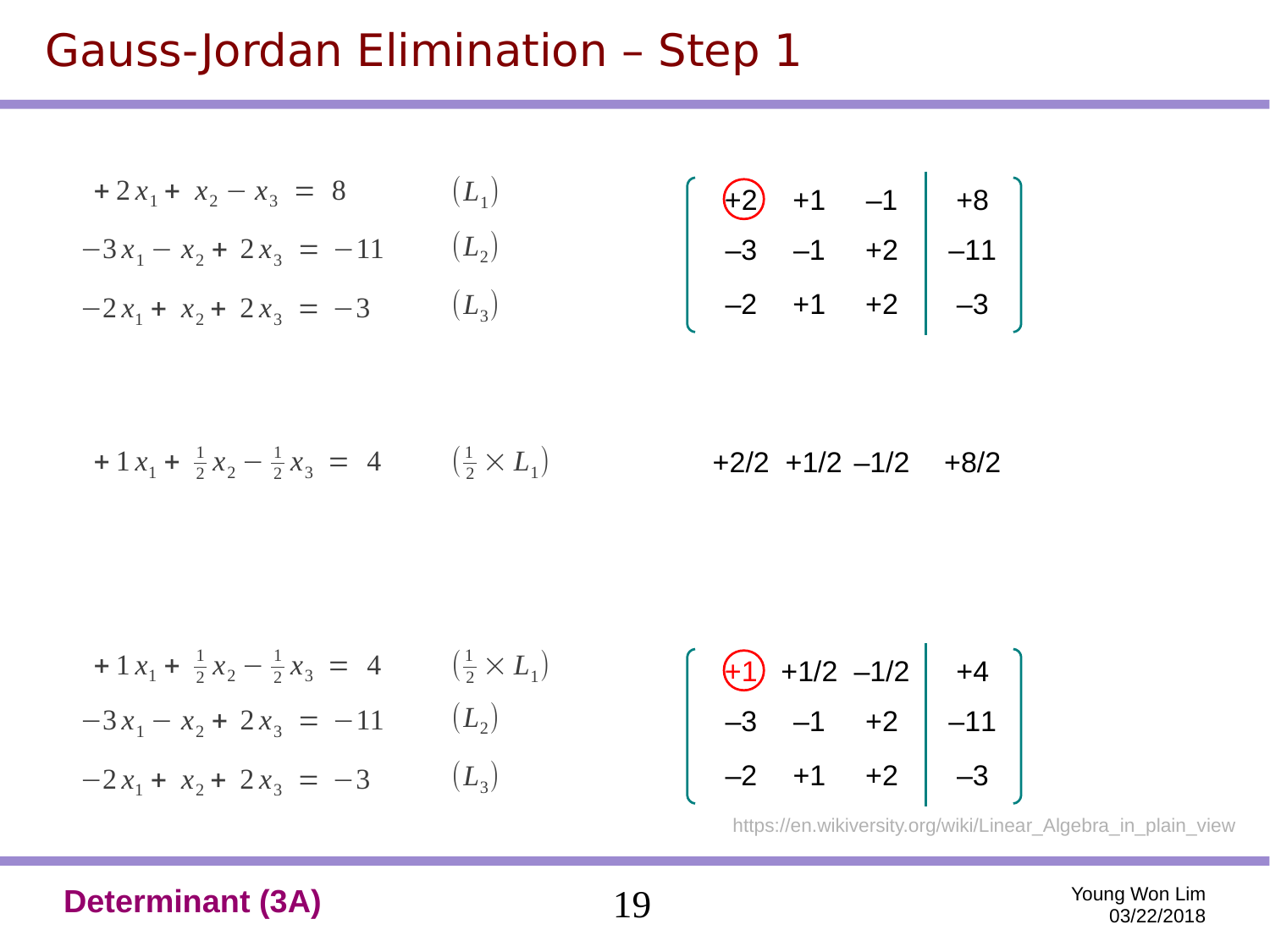| + $1x_1$ + $\frac{1}{2}x_2 - \frac{1}{2}x_3 = +4$                             | $(L_1)$                                  | $\begin{vmatrix} +1 & +1/2 & -1/2 \end{vmatrix}$ +4                                                    |
|-------------------------------------------------------------------------------|------------------------------------------|--------------------------------------------------------------------------------------------------------|
| $-3x_1 - x_2 + 2x_3 = -11$                                                    | $(L_{2})$                                |                                                                                                        |
| $-2x_1 + x_2 + 2x_3 = -3$                                                     | $(L_3)$                                  | $\begin{array}{ c c c c }\n\hline -3 & -1 & +2 & -11 \\ \hline -2 & +1 & +2 & -3\n\end{array}$<br>$-3$ |
| $+3x_1 + \frac{3}{2}x_2 - \frac{3}{2}x_3 = +12$<br>$-3x_1 - x_2 + 2x_3 = -11$ | $(3 \times L_1)$<br>$(L_{2})$            | $+3$ $+3/2$ $-3/2$<br>$+12$<br>$-3$ $-1$ $+2$<br>$-11$                                                 |
| $+2x_1 + \frac{2}{2}x_2 - \frac{2}{2}x_3 = +8$<br>$-2x_1 + x_2 + 2x_3 = -3$   | $\left(2 \times L_1\right)$<br>$(L_{3})$ | $+2$ $+2/2$ $-2/2$<br>$+8$<br>$-2$ +1 +2<br>$-3$                                                       |
| + $1x_1$ + $\frac{1}{2}x_2 - \frac{1}{2}x_3 = +4$                             | $(L_1)$                                  | $+1$ $+1/2$ $-1/2$<br>$+4$                                                                             |
| $0x_1 + \frac{1}{2}x_2 + \frac{1}{2}x_3 = +1$                                 | $(3 \times L_1 + L_2)$                   | $\boxed{0}$ +1/2 +1/2<br>$+1$                                                                          |
| $0x_1 + 2x_2 + 1x_3 = +5$                                                     | $(2 \times L_1 + L_3)$                   | $\boxed{0}$ +2 +1<br>$+5$                                                                              |

https://en.wikiversity.org/wiki/Linear\_Algebra\_in\_plain\_view

#### **Determinant (3A)** 20 Young Won Lim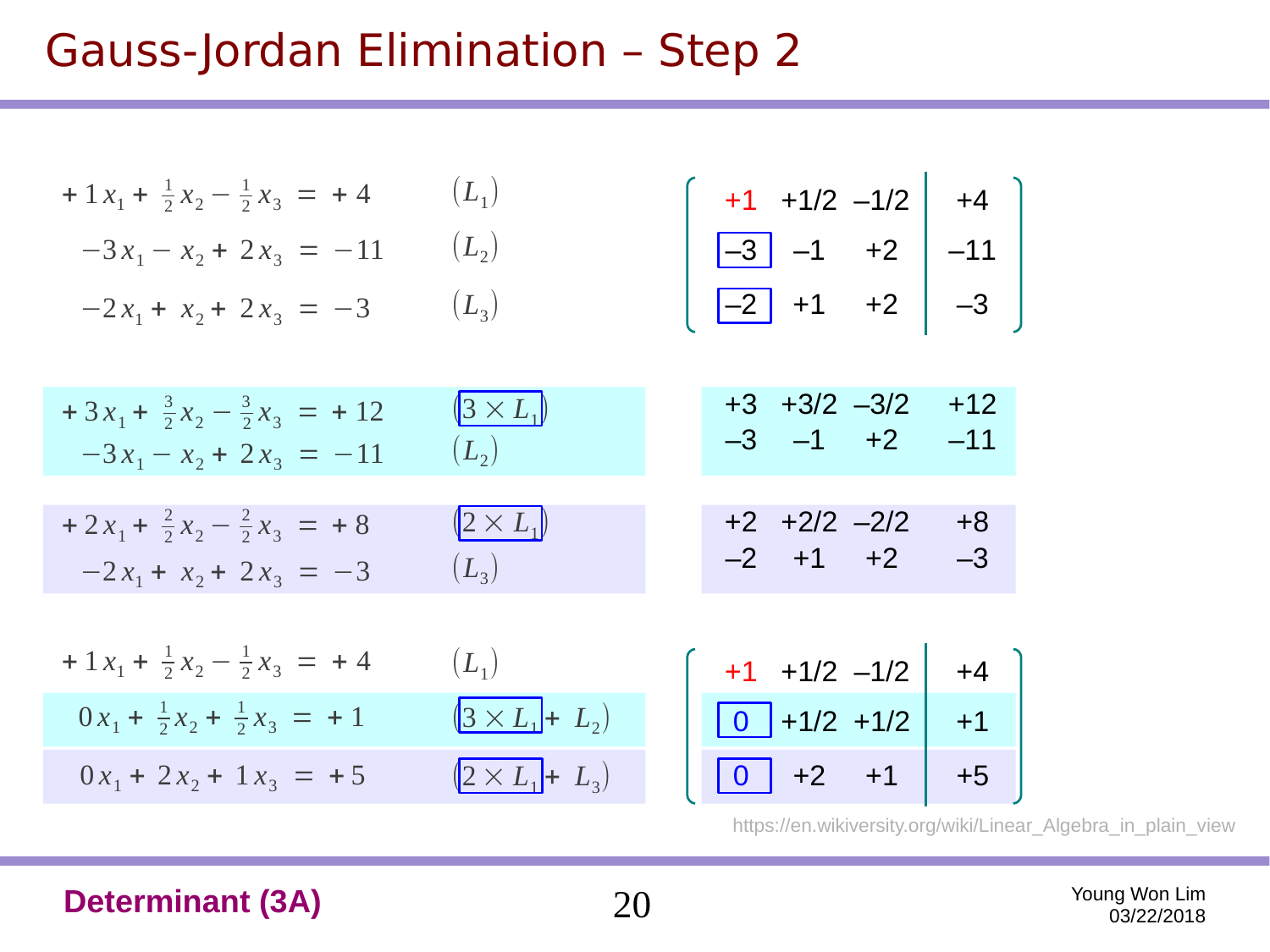$$
+1 x1 + \frac{1}{2} x2 - \frac{1}{2} x3 = +4
$$
  
\n
$$
0 x1 + \frac{1}{2} x2 + \frac{1}{2} x3 = +1
$$
  
\n
$$
0 x1 + 2 x2 + 1 x3 = +5
$$
  
\n
$$
0 x1 + 2 x2 + 1 x3 = +5
$$
  
\n
$$
(L1)
$$
  
\n
$$
0 \overline{+1/2} + 1/2
$$
  
\n
$$
0 + 2 +1
$$
  
\n
$$
0 +2 +1
$$
  
\n
$$
+1
$$
  
\n
$$
+1/2 -1/2
$$
  
\n
$$
+1/2 +1/2
$$
  
\n
$$
+1/2 +1/2
$$
  
\n
$$
+1/2 +1/2 +1/2
$$
  
\n
$$
+1/2 +1/2 +1/2 +1/2 +1/2
$$
  
\n
$$
+1/2 +1/2 +1/2 +1/2 +1/2 +1/2 +1/2
$$

| $0x_1 + 1x_2 + 1x_3 = +2$ | $(2 \times L_2)$<br>$0 +1 +1 +2$ |  |
|---------------------------|----------------------------------|--|
|---------------------------|----------------------------------|--|

$$
+1 x1 + \frac{1}{2} x2 - \frac{1}{2} x3 = +4
$$
  
\n
$$
0 x1 + 1 x2 + 1 x3 = +2
$$
  
\n
$$
0 x1 + 2 x2 + 1 x3 = +5
$$
  
\n
$$
(L1)
$$
  
\n
$$
(L2)
$$
  
\n
$$
L3)
$$
  
\n
$$
+1 + 1/2 - 1/2 + 1
$$
  
\n
$$
+1/2 - 1/2 + 1 + 1/2 - 1/2 + 1 + 2
$$
  
\n
$$
+1/2 - 1/2 + 1 + 1/2 - 1/2 + 1 + 2
$$
  
\n
$$
+1/2 - 1/2 + 1 + 1/2 - 1/2 + 1 + 2
$$
  
\n
$$
+1/2 - 1/2 + 1 + 1/2 - 1/2 + 1 + 2
$$

https://en.wikiversity.org/wiki/Linear\_Algebra\_in\_plain\_view

#### **Determinant (3A)** 21 Young Won Lim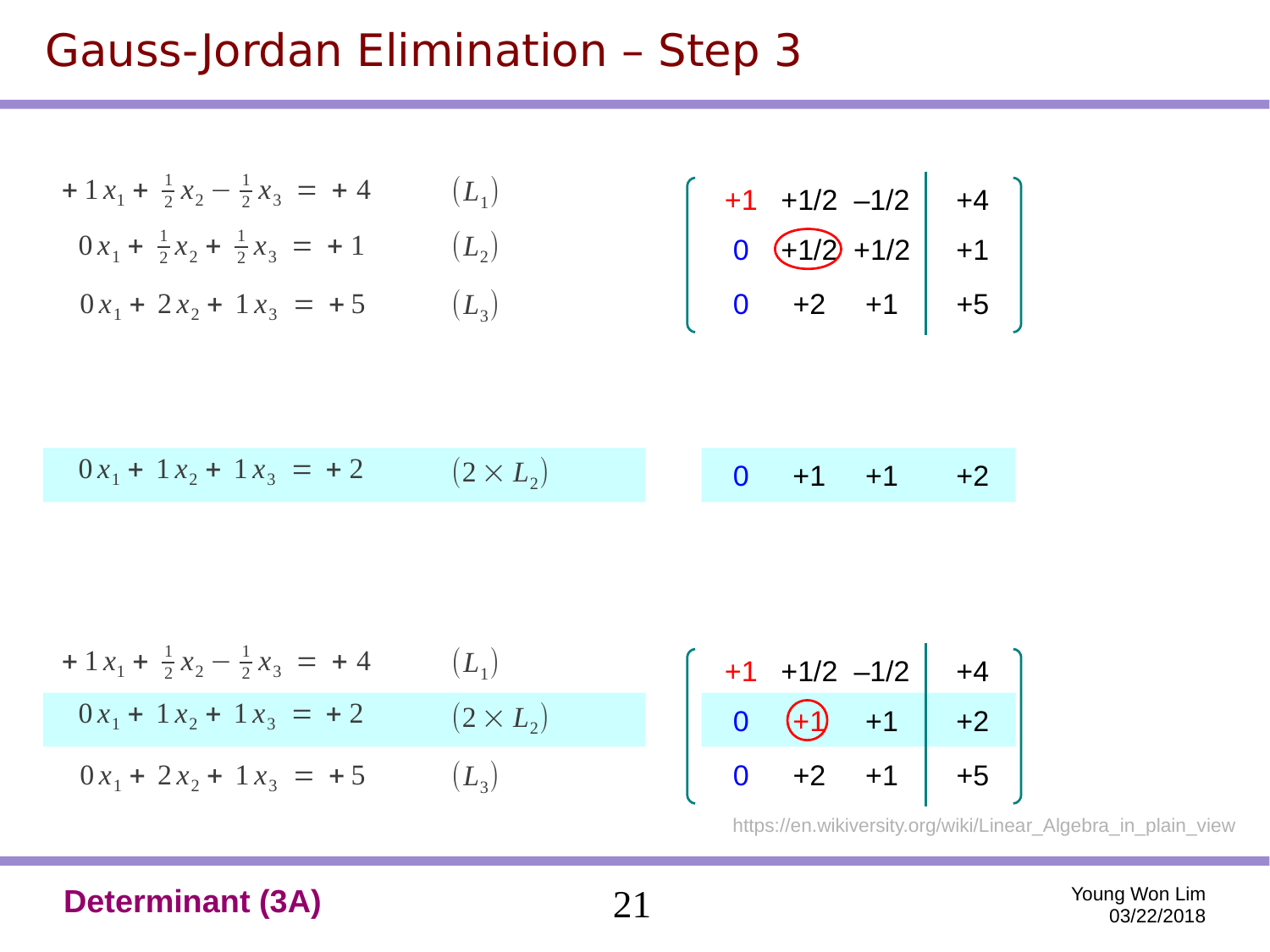$$
+ 1 x1 + \frac{1}{2} x2 - \frac{1}{2} x3 = + 4 \t (L1)
$$
  
0 x<sub>1</sub> + 1 x<sub>2</sub> + 1 x<sub>3</sub> = +2 \t (L<sub>2</sub>)

 $0 x_1 + 2 x_2 + 1 x_3 = +5$  $(L_{3})$ 

$$
\begin{bmatrix} +1 & +1/2 & -1/2 & +4 \ 0 & +1 & +1 & +2 \ 0 & \boxed{-2} & +1 & +5 \end{bmatrix}
$$

$$
0x_1 - 2x_2 - 2x_3 = -4
$$
  
\n
$$
0x_1 + 2x_2 + 1x_3 = +5
$$
  
\n
$$
+1x_1 + \frac{1}{2}x_2 - \frac{1}{2}x_3 = +4
$$
  
\n
$$
0x_1 + 1x_2 + 1x_3 = +2
$$
  
\n
$$
0x_1 + 0x_2 - 1x_3 = +1
$$
  
\n
$$
0x_1 + 2x_2 - \frac{1}{2}x_3 = +4
$$
  
\n
$$
0x_1 + 2x_2 - \frac{1}{2}x_3 = +4
$$
  
\n
$$
0x_1 + 2x_2 - \frac{1}{2}x_3 = +2
$$
  
\n
$$
0x_1 + 2x_2 - 1x_3 = +1
$$
  
\n
$$
0x_1 + 2x_2 - 1x_3 = +1
$$
  
\n
$$
0x_1 + 2x_2 - 1x_3 = +1
$$
  
\n
$$
0x_1 + 2x_2 - 1x_3 = +1
$$
  
\n
$$
0x_1 + 2x_2 - 1x_3 = +1
$$
  
\n
$$
0x_1 + 2x_2 - 1x_3 = +1
$$
  
\n
$$
0x_1 + 2x_2 - 1x_3 = +1
$$
  
\n
$$
0x_1 + 2x_2 - 1x_3 = +1
$$
  
\n
$$
0x_1 + 2x_2 - 1x_3 = +1
$$
  
\n
$$
0x_1 + 2x_2 - 1x_3 = +1
$$
  
\n
$$
0x_1 + 2x_2 - 1x_3 = +1
$$
  
\n
$$
0x_1 + 2x_2 - 1x_3 = +1
$$
  
\n
$$
0x_1 + 2x_2 - 1x_3 = +1
$$
  
\n
$$
0x_1 + 2x_2 - 1x_3 = +1
$$
  
\n
$$
0x_1 + 2x_2 - 1x_3 = +1
$$
  
\n
$$
0x_1 + 2x_2 - 1x_3 = +1
$$

https://en.wikiversity.org/wiki/Linear\_Algebra\_in\_plain\_view

#### **Determinant (3A)** 22 Young Won Lim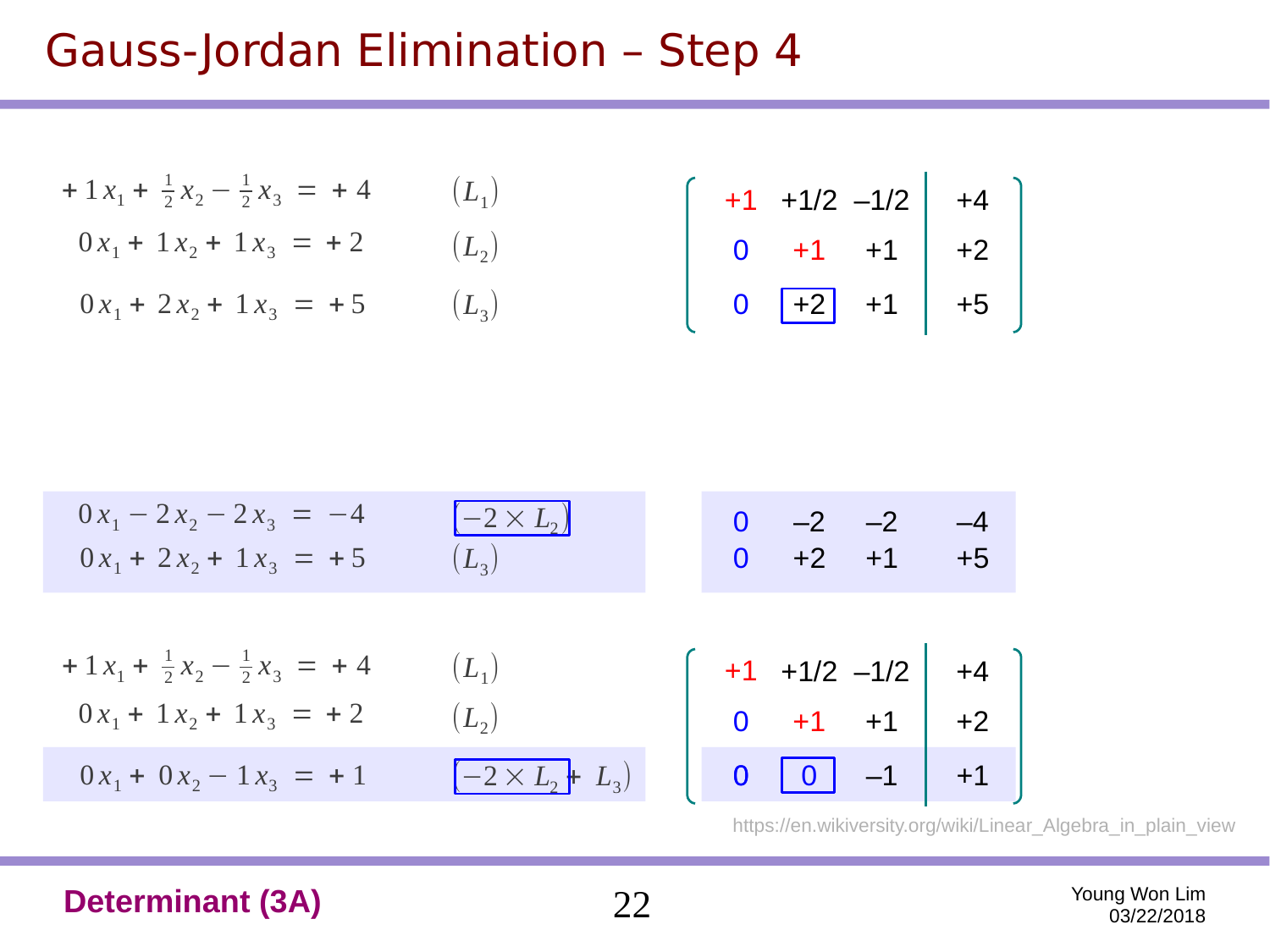$$
+1 x1 + \frac{1}{2} x2 - \frac{1}{2} x3 = +4
$$
  
\n
$$
0 x1 + 1 x2 + 1 x3 = +2
$$
  
\n
$$
0 x1 + 0 x2 - 1 x3 = +1
$$
  
\n
$$
0 x1 + 0 x2 - 1 x3 = +1
$$
  
\n
$$
(L1)
$$
  
\n
$$
L2)
$$
  
\n
$$
0 +1 +1 +1 +2
$$
  
\n
$$
0 0 0 0 +1 +1 +2
$$
  
\n
$$
0 0 0 +1 +1 +2
$$
  
\n
$$
0 0 0 +1 +1 +2
$$

$$
0x_1 - 0x_2 + 1x_3 = -1 \qquad (-1 \times L_3) \qquad \qquad 0 \qquad 0 \qquad +1 \qquad -1
$$

$$
+1 x1 + \frac{1}{2} x2 - \frac{1}{2} x3 = +4
$$
\n
$$
0 x1 + 1 x2 + 1 x3 = +2
$$
\n
$$
0 x1 + 0 x2 + 1 x3 = -1
$$
\n
$$
-1 \times L_3
$$
\n
$$
-1 \times L_4
$$
\n
$$
0 \qquad 0 \qquad 0
$$
\n
$$
0 \qquad 0
$$

$$
\begin{bmatrix} +1 & +1/2 & -1/2 & | & +4 \ 0 & +1 & +1 & | & +2 \ 0 & 0 & +1 & | & -1 \end{bmatrix}
$$

https://en.wikiversity.org/wiki/Linear\_Algebra\_in\_plain\_view

#### **Determinant (3A)** 23 Young Won Lim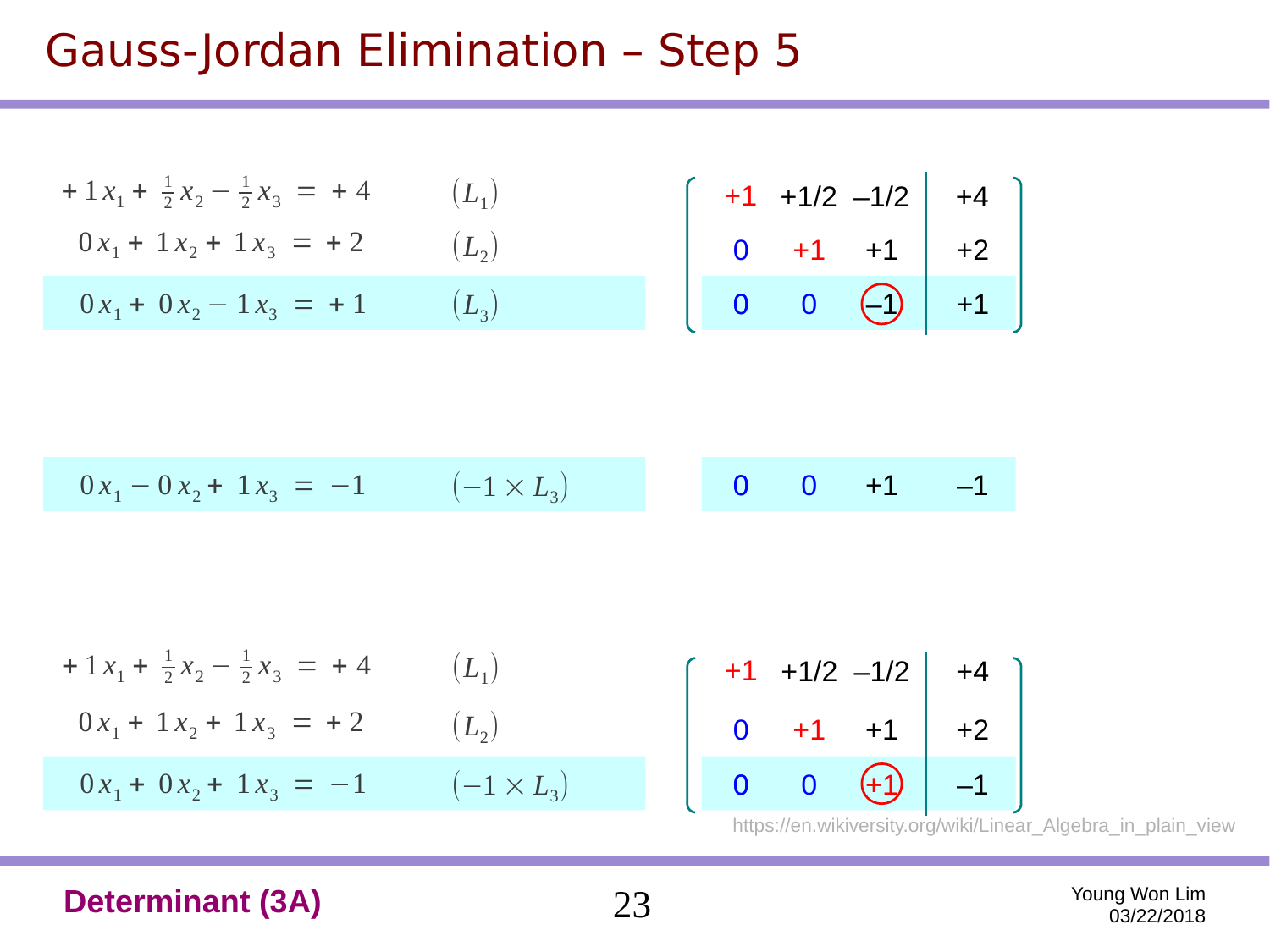# Forward Phase



#### Forward Phase - Gaussian Elimination

https://en.wikiversity.org/wiki/Linear Algebra in plain view

**Determinant (3A)** 24 Young Won Lim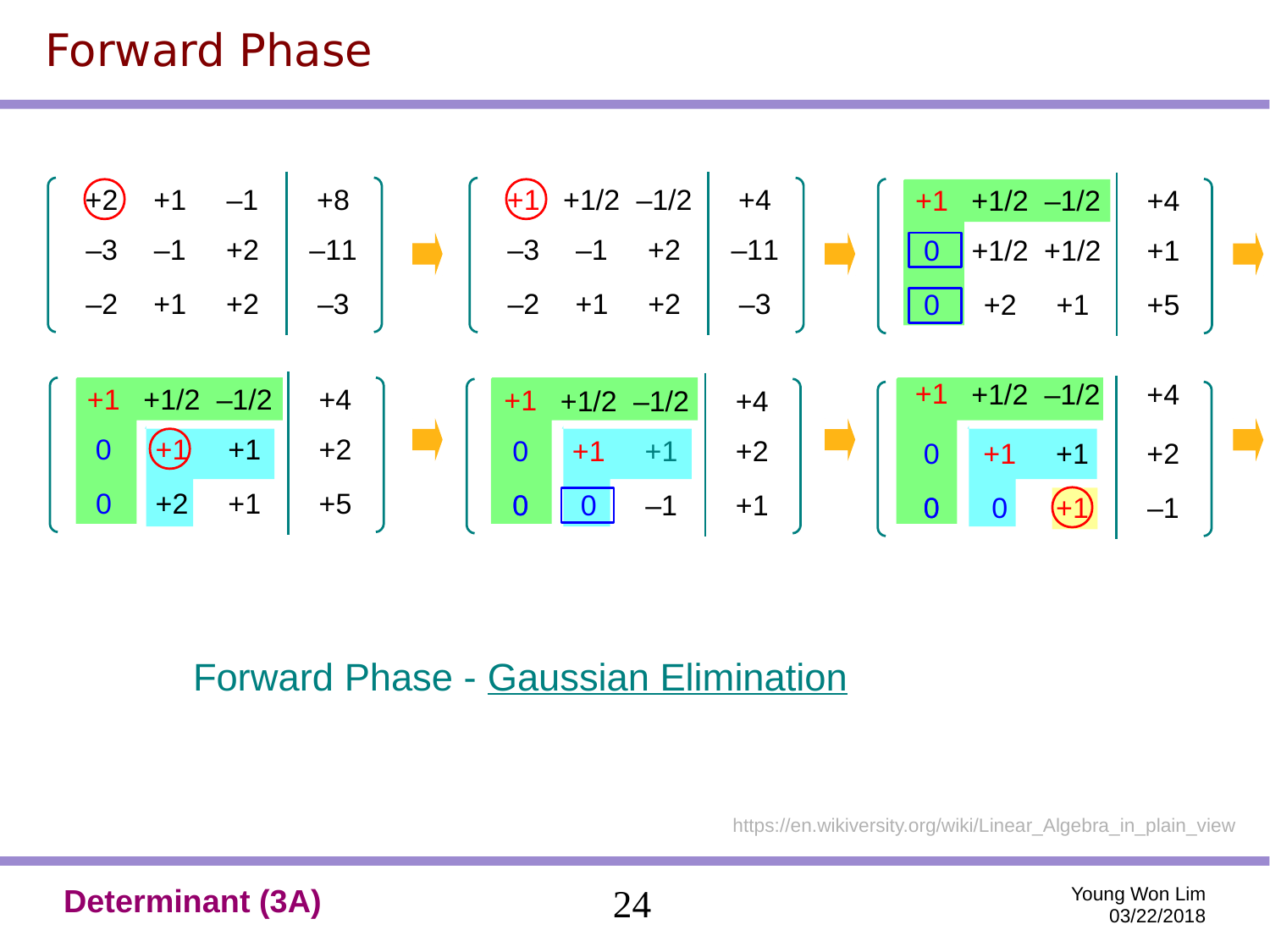| + $1x_1$ + $\frac{1}{2}x_2 - \frac{1}{2}x_3 = +4$ | $(L_{1})$                               |  |                          | $+1$ +1/2 $-1/2$ +4 $\Big]$                                  |
|---------------------------------------------------|-----------------------------------------|--|--------------------------|--------------------------------------------------------------|
| $0x_1 + 1x_2 + 1x_3 = +2$                         | $(L_2)$                                 |  |                          |                                                              |
| $0x_1 + 0x_2 + 1x_3 = -1$                         | $(L_3)$                                 |  |                          | $\begin{bmatrix} 0 & +1 & +1 \\ 0 & 0 & +1 \end{bmatrix}$ +2 |
| $0x_1 + 0x_2 + \frac{1}{2}x_3 = -\frac{1}{2}$     | $\left(+\frac{1}{2}\times L_{3}\right)$ |  | $0 \t 0 \t +1/2 \t -1/2$ |                                                              |
| + $1x_1$ + $\frac{1}{2}x_2 - \frac{1}{2}x_3 = +4$ | $(L_1)$                                 |  | $+1$ $+1/2$ $-1/2$ $+4$  |                                                              |
|                                                   |                                         |  |                          |                                                              |
| $0x_1 + 0x_2 - 1x_3 = +1$                         | $\left(-1\times L_{3}\right)$           |  | $0 \t 0 \t -1$           | $+1$                                                         |
| $0x_1 + 1x_2 + 1x_3 = +2$                         | $(L_2)$                                 |  | $0 +1 +1 +2$             |                                                              |
|                                                   |                                         |  |                          |                                                              |
| $+1x_1 + \frac{1}{2}x_2 + 0x_3 = +\frac{7}{2}$    | $(+\frac{1}{2} \times L_3 + L_1)$       |  | $+1$ +1/2 0              | $+7/2$                                                       |
| $0x_1 + 1x_2 + 0x_3 = +3$                         | $(-1 \times L_3 + L_2)$                 |  |                          | $0 +1$ $0$ +3                                                |
| $0x_1 + 0x_2 + 1x_3 = -1$                         | $(L_3)$                                 |  |                          | $0 \quad 0 \quad +1 \mid -1 \mid$                            |
|                                                   |                                         |  |                          |                                                              |

https://en.wikiversity.org/wiki/Linear\_Algebra\_in\_plain\_view

**Determinant (3A)** 25 Young Won Lim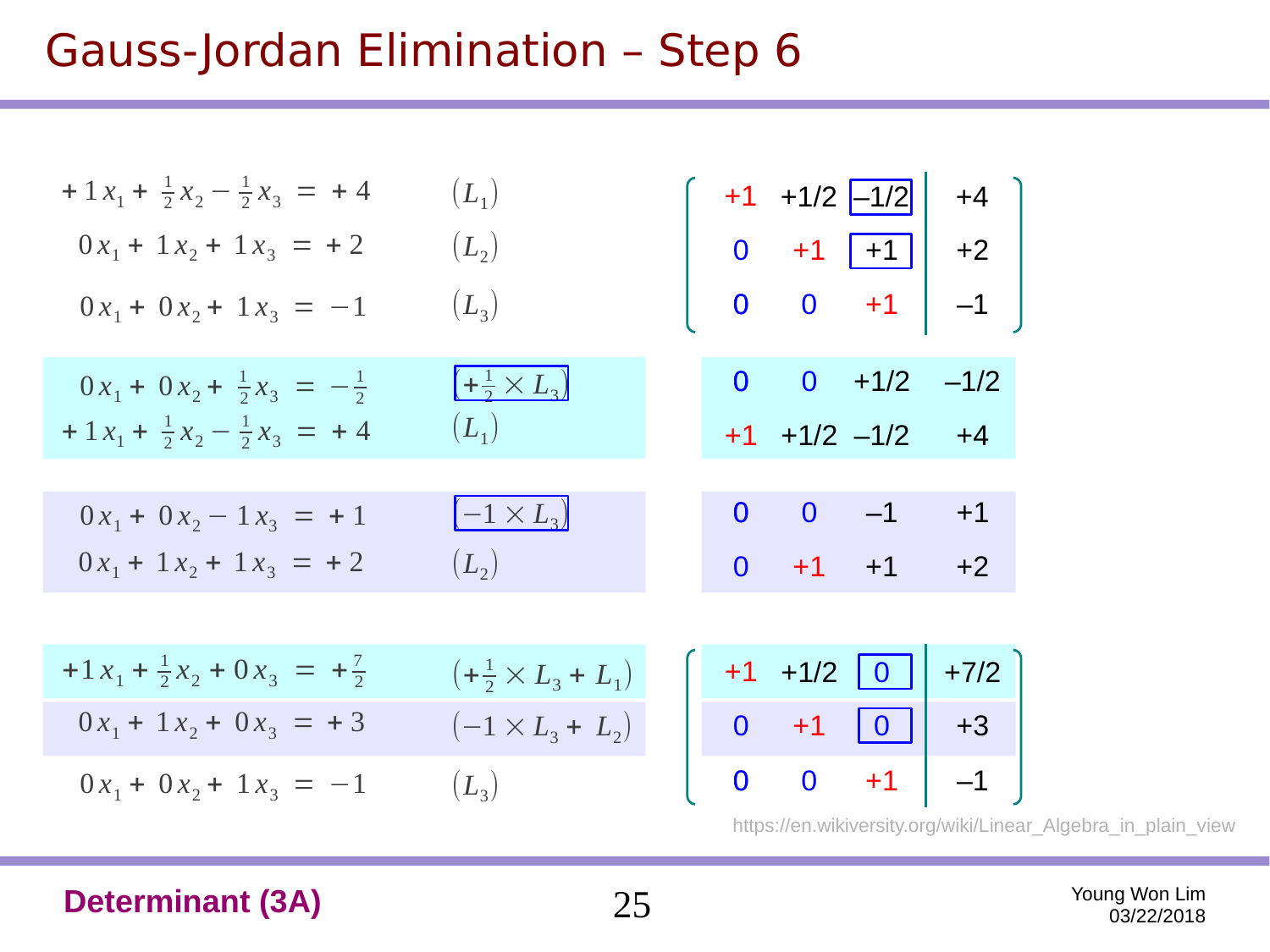$$
+1 x1 + \frac{1}{2} x2 + 0 x3 = + \frac{7}{2} \t(L1) \n0 x1 + 1 x2 + 0 x3 = + 3 \t(L2) \n0 x1 + 0 x2 + 1 x3 = -1 \t(L3) \n0 x1 - \frac{1}{2} x2 + 0 x3 = -\frac{3}{2} \t(\n+1 + 1/2 \n0 0 + 1 0 \n0 0 + 1 -1 \n0 0 -1/2 \n-1/2 \n-1/2 \n-1/2 \n-1/2 \n-1/2 \n-1/2 \n-1/2 \n-1/2 \n-1/2 \n-1/2 \n-1/2 \n-1/2 \n-1/2 \n-1/2 \n-1/2 \n-1/2 \n-1/2 \n-1/2 \n-1/2 \n-1/2 \n-1/2 \n-1/2 \n-1/2 \n-1/2 \n-1/2 \n-1/2 \n-1/2 \n-1/2 \n-1/2 \n-1/2 \n-1/2 \n-1/2 \n-1/2 \n-1/2 \n-1/2 \n-1/2 \n-1/2 \n-1/2 \n-1/2 \n-1/2 \n-1/2 \n-1/2 \n-1/2 \n-1/2 \n-1/2 \n-1/2 \n-1/2 \n-1/2 \n-1/2 \n-1/2 \n-1/2 \n-1/2 \n-1/2 \n-1/2 \n-1/2 \n-1/2 \n-1/2 \n-1/2 \n-1/2 \n-1/2 \n-1/2 \n-1/2 \n-1/2 \n-
$$

$$
+1 x1 + 0 x2 - 0 x3 = +2 \n0 x1 + 1 x2 + 0 x3 = +3 \n0 x1 + 0 x2 + 1 x3 = -1 \n(-1/2 × L2 + L1) \n(L2) \n(L3) \n+1 \n0 +1 0 \n+2 \n0 +1 0 \n+3 \n0 +3 \n0 +1 -1
$$

https://en.wikiversity.org/wiki/Linear\_Algebra\_in\_plain\_view

#### **Determinant (3A)** 26 Young Won Lim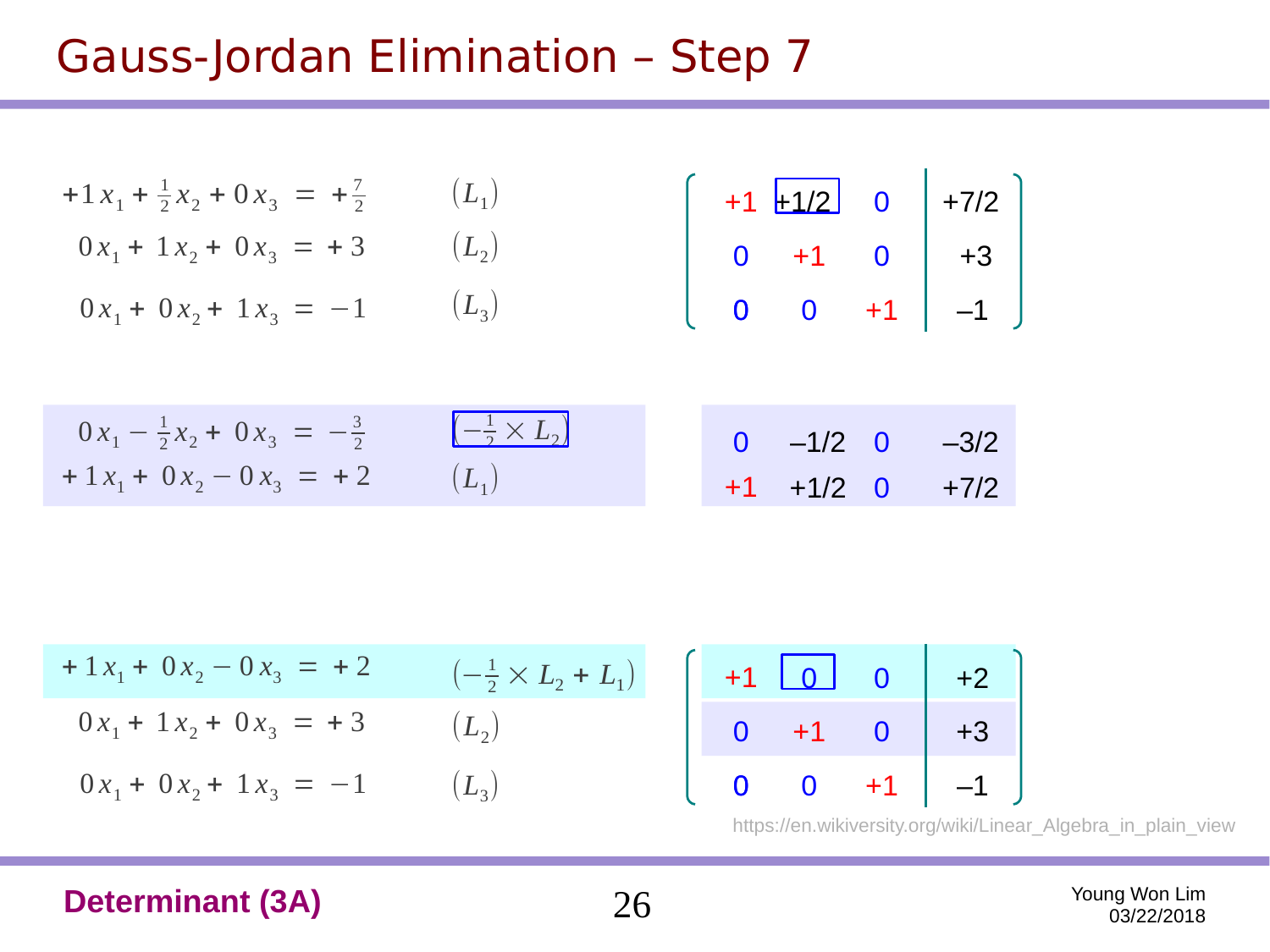## Backward Phase



https://en.wikiversity.org/wiki/Linear\_Algebra\_in\_plain\_view

**Determinant (3A)** 27 Young Won Lim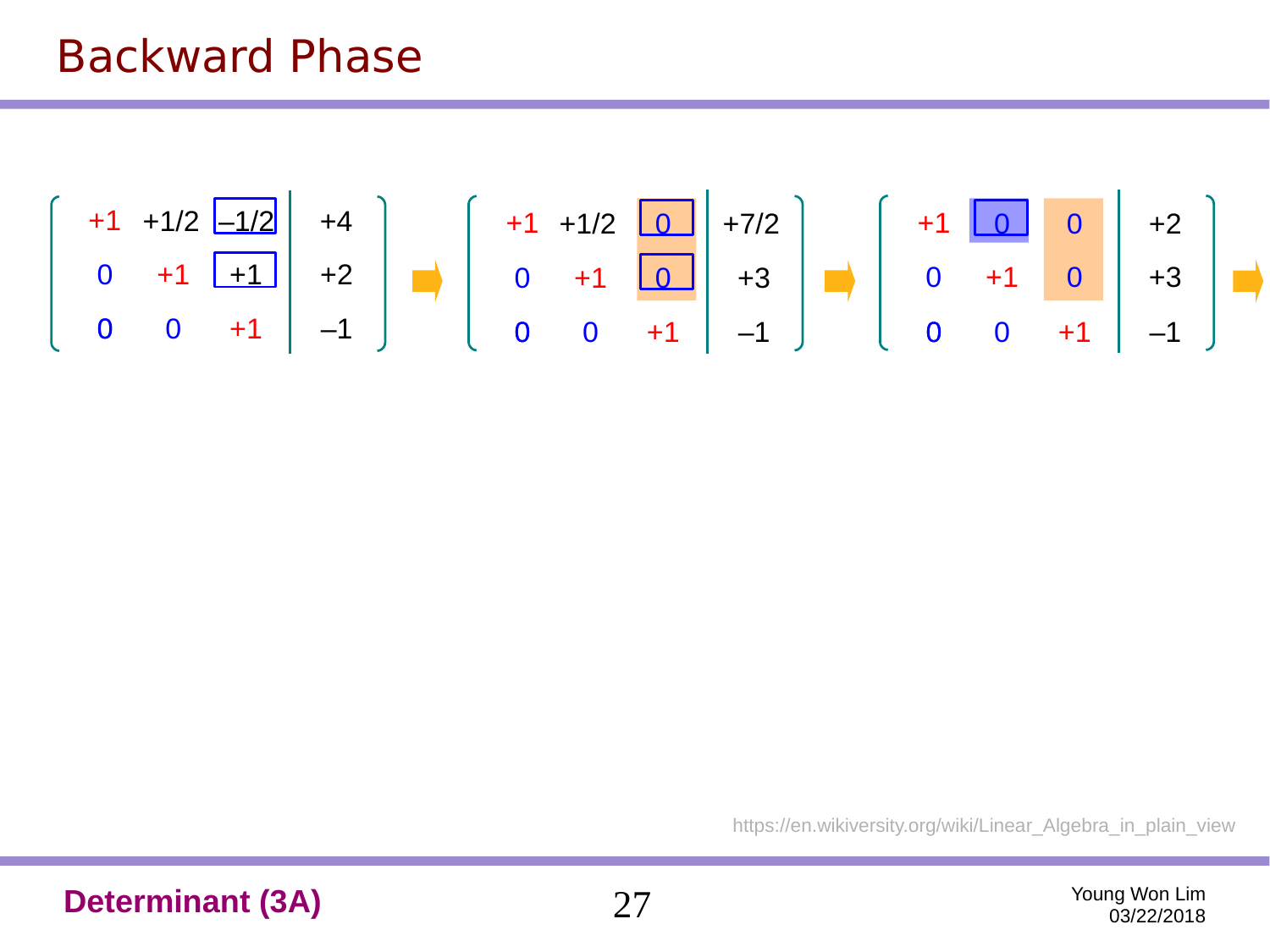# Gauss-Jordan Elimination





Backward Phase – Guass-Jordan Elimination



**Determinant (3A)** 28 Young Won Lim

03/22/2018

–1/2

+4